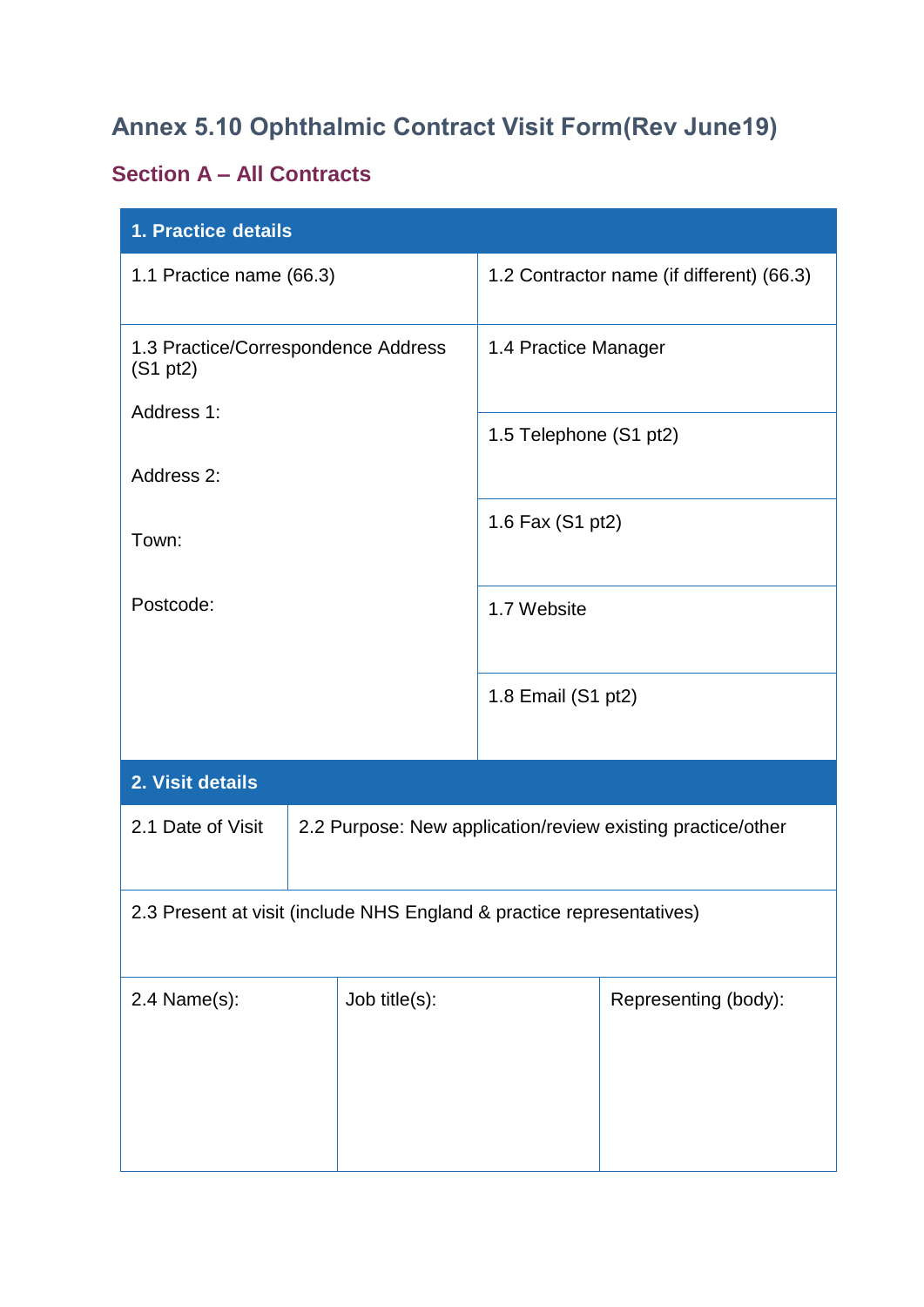| 3. Business type (127-132/133-145)                |                                                                    |            |             |                  |                            |  |  |
|---------------------------------------------------|--------------------------------------------------------------------|------------|-------------|------------------|----------------------------|--|--|
| 3.1 Type                                          | Individual                                                         |            | Partnership |                  | Company/<br><b>LLP/CIC</b> |  |  |
| name                                              | 3.2 Owner's or chief executive's                                   |            |             |                  |                            |  |  |
|                                                   | 3.3 Partner's or Director's names                                  |            |             |                  |                            |  |  |
|                                                   | 3.4 Registered address (if different)                              |            |             |                  |                            |  |  |
| (Companies/LLP)                                   | 3.5 Company secretary name                                         |            |             |                  |                            |  |  |
|                                                   | 3.6 Companies House registration<br>number (Companies/LLP)         |            |             |                  |                            |  |  |
|                                                   | 3.7 GOC corporate registration<br>number (where applicable)        |            |             |                  |                            |  |  |
| protected title (e.g.<br>Opticians Act 1989) (65) | 3.8 Is the contractor using a<br>optometrist/optician) (Section 28 |            |             | 3.9 Is the title | correctly used?            |  |  |
|                                                   | 4. Contracts applied for/held                                      |            |             |                  |                            |  |  |
| Mandatory                                         |                                                                    | Additional |             | <b>Both</b>      |                            |  |  |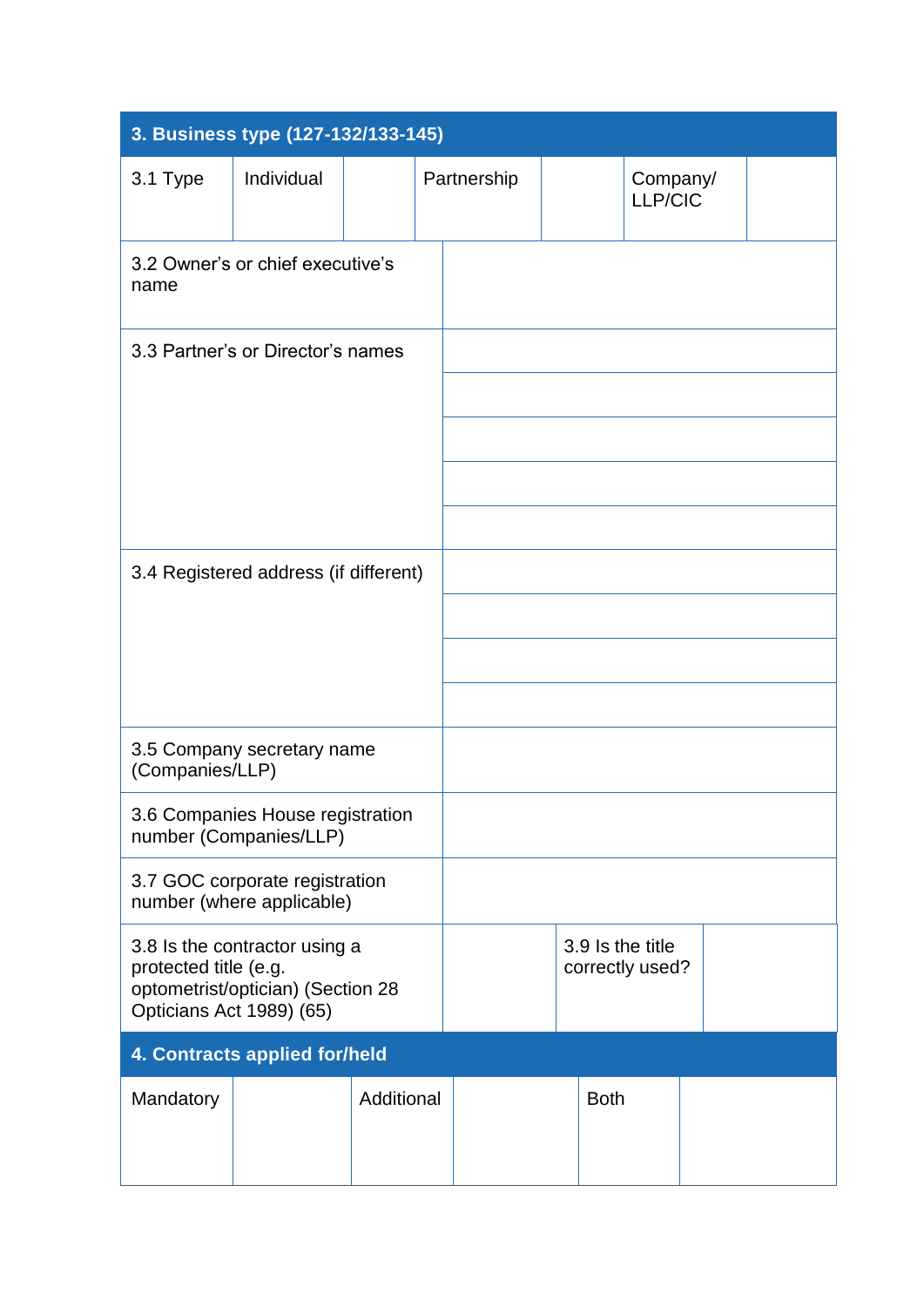| 5. Hours of practice opening (including lunchtime closure) (66.3) |                |                                                                   |                                                                      |  |  |  |  |  |
|-------------------------------------------------------------------|----------------|-------------------------------------------------------------------|----------------------------------------------------------------------|--|--|--|--|--|
| <b>Monday</b>                                                     |                | <b>Friday</b>                                                     |                                                                      |  |  |  |  |  |
| <b>Tuesday</b>                                                    |                | <b>Saturday</b>                                                   |                                                                      |  |  |  |  |  |
| Wednesday                                                         |                | <b>Sunday</b>                                                     |                                                                      |  |  |  |  |  |
| <b>Thursday</b>                                                   |                | <b>Bank Holiday</b>                                               |                                                                      |  |  |  |  |  |
| 6. Performers in regular attendance (46 & 66.4)                   |                |                                                                   |                                                                      |  |  |  |  |  |
| 6.1 Optometrist<br>/OMP name                                      | 6.2 GOC number | 6.3 Professional<br>indemnity<br>insurance by (e.g.<br>AOP, FODO) | 6.4 NHS England<br>region responsible<br>for Performer<br>management |  |  |  |  |  |
|                                                                   |                |                                                                   |                                                                      |  |  |  |  |  |
|                                                                   |                |                                                                   |                                                                      |  |  |  |  |  |
|                                                                   |                |                                                                   |                                                                      |  |  |  |  |  |
|                                                                   |                |                                                                   |                                                                      |  |  |  |  |  |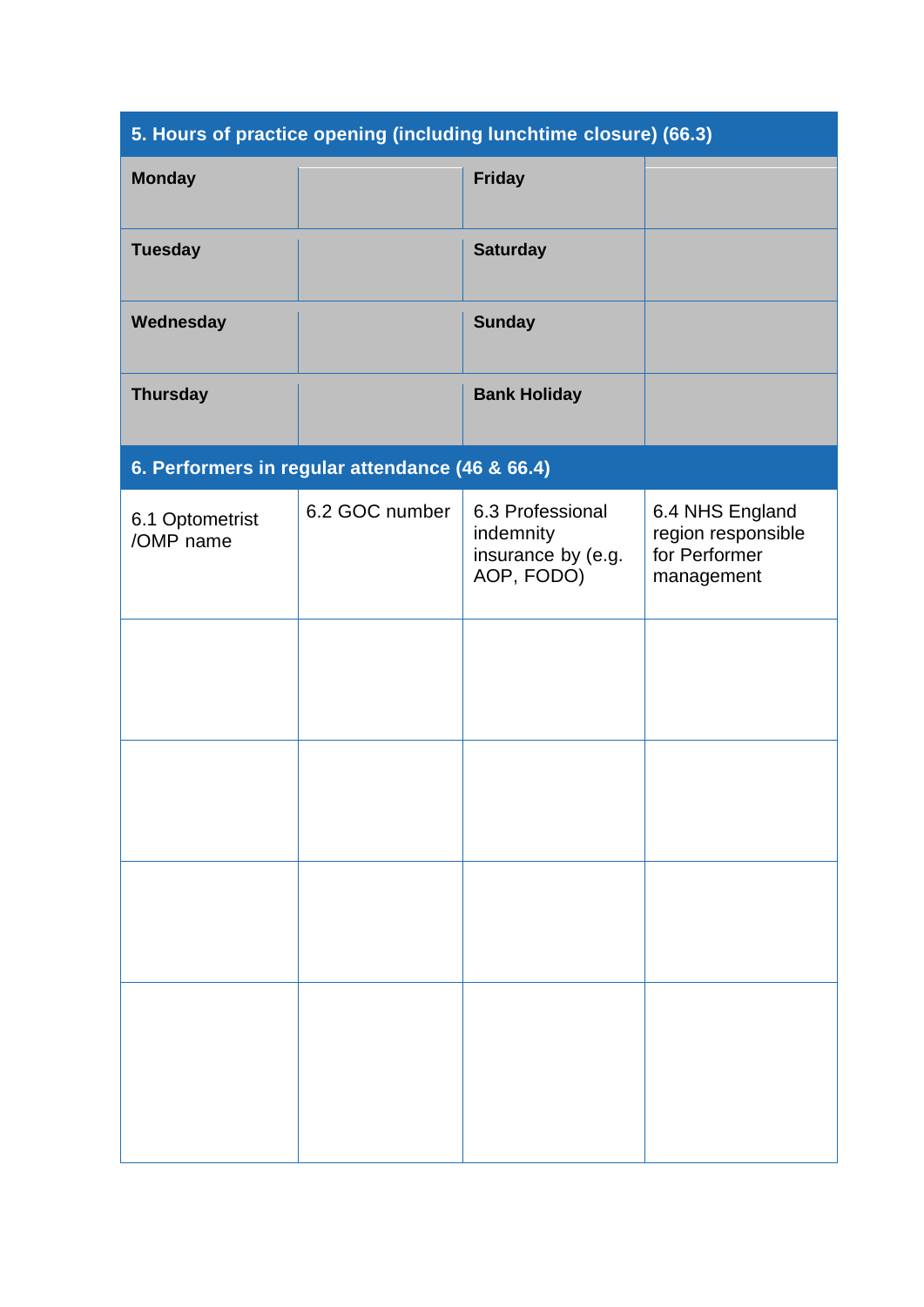| 7. Staffing procedures (51)                                                                                                                                                                                                    |        |                            |
|--------------------------------------------------------------------------------------------------------------------------------------------------------------------------------------------------------------------------------|--------|----------------------------|
|                                                                                                                                                                                                                                | Yes/No | <b>Supporting evidence</b> |
| 7.1 How does the contractor ensure<br>that all professional staff have up-to<br>date professional registration?<br>Contractors should check this on an<br>annual basis in April/May                                            |        |                            |
| 7.2 Does the contractor check the<br>references of all registered clinical<br>staff (including locums)?                                                                                                                        |        |                            |
| 7.3 How does the contractor check<br>that all performers are covered by up-<br>to-date professional indemnity<br>insurance (where applicable)?                                                                                 |        |                            |
| 7.4 Has the contractor produced<br>evidence that all employed or<br>engaged optometrists and OMPs are<br>included in NHS England ophthalmic<br>performers list? Contractor should<br>hold documentary evidence of<br>inclusion |        |                            |
| 7.5 How does the contractor ensure<br>that NHS England / AT is informed of<br>any changes to the performers<br>providing GOS at the practice?                                                                                  |        |                            |
| 7.6 How does the contractor ensure<br>that staff assisting in the provision of<br>GOS are appropriately trained, and<br>supervised for the tasks that they<br>undertake?                                                       |        |                            |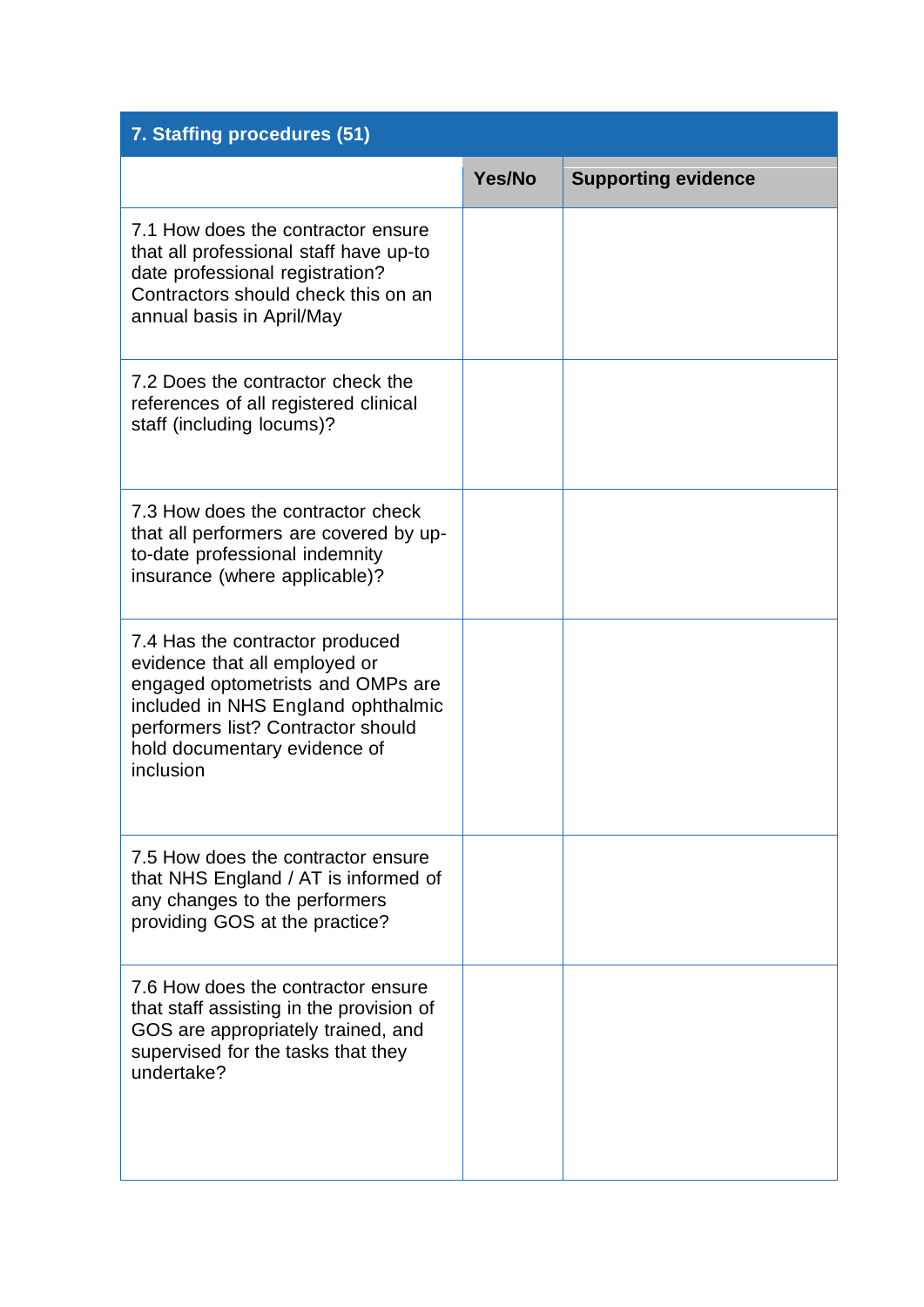| 7.7 How does the contractor ensure<br>that clinical procedures are<br>appropriate especially at times when<br>a supervising practitioner is not on the<br>premises, e.g. repeat fields and<br>pressures or child or blind or partially<br>sighted dispensing? |        |                            |
|---------------------------------------------------------------------------------------------------------------------------------------------------------------------------------------------------------------------------------------------------------------|--------|----------------------------|
| 8. Insurances and registrations                                                                                                                                                                                                                               |        |                            |
|                                                                                                                                                                                                                                                               | Yes/No | <b>Supporting evidence</b> |
| 8.1 Contractor has up-to-date<br>arrangements for cover in cases of<br>clinical negligence (89)                                                                                                                                                               |        |                            |
| 8.2 Current employer's liability cover<br>is available and certificate<br>displayed or otherwise made<br>available to employees (Employer's<br>Liability (Compulsory Insurance) Act<br>1969) (100)                                                            |        |                            |
| 8.3 Current public liability cover (90)                                                                                                                                                                                                                       |        |                            |
| 8.4 If you undertake assembly or<br>glazing you should be registered with<br>Medicines and Healthcare products<br>Regulatory Agency (MHRA)<br>(28) If you do not undertake<br>assembly/glazing enter N/A                                                      |        |                            |
| 9. GOS sight test application procedures                                                                                                                                                                                                                      |        |                            |
|                                                                                                                                                                                                                                                               | Yes/No | <b>Supporting evidence</b> |
| 9.1 Practice staff always ask for proof<br>of patient eligibility for GOS sight tests<br>(point of service checks) (37)                                                                                                                                       |        |                            |
| 9.2 Do practice staff understand that<br>they must routinely note date of last                                                                                                                                                                                |        |                            |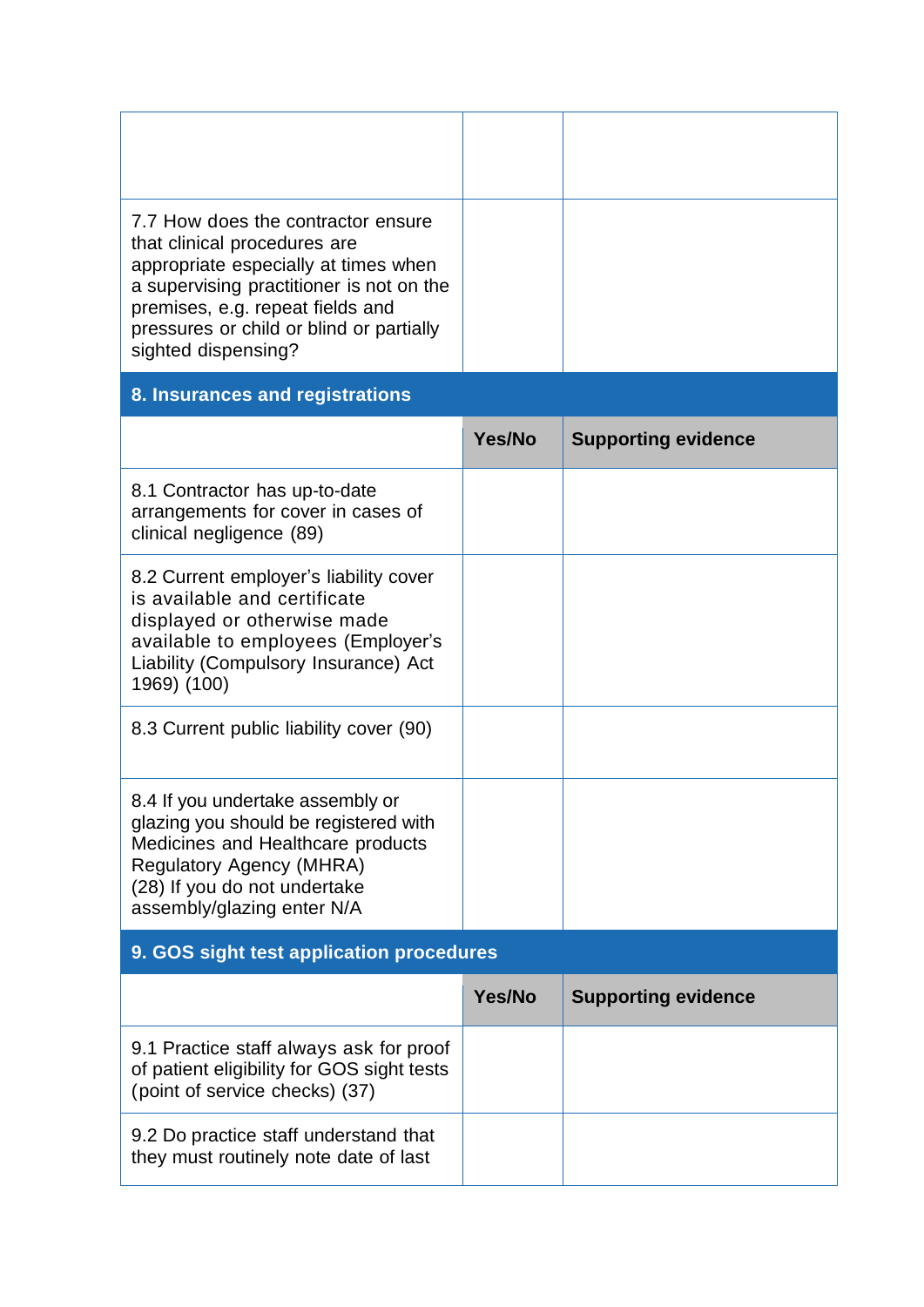| sight test (not just date of last NHS<br>sight test) on GOS 1 and GOS<br>6(37.3)                                                                                                                |        |                            |
|-------------------------------------------------------------------------------------------------------------------------------------------------------------------------------------------------|--------|----------------------------|
| 9.3 Practice staff are familiar with<br>recommended minimum GOS sight<br>test intervals (as set out in the<br>memorandum of understanding and<br>reproduced in vouchers at a glance<br>(37.4.1) |        |                            |
| 9.4 Contractor records reasons when<br>sight tests are refused to patients<br>except in cases where a sight test is<br>not necessary or the patient is not<br>eligible (40)                     |        |                            |
| 9.5 Is the patient is offered a choice of<br>performer where appropriate (25A)                                                                                                                  |        |                            |
| 9.6 Does the practice offer all GOS<br>patient groups equal access to<br>appointments during GOS hours (39)                                                                                     |        |                            |
| 9.7 Is the Contractor aware of the on-<br>going requirement to notify NHS<br>England / AT of changes to the times<br>at which the contractor is willing to<br>provide GOS (29)                  |        |                            |
| 10. Information access and protection                                                                                                                                                           |        |                            |
|                                                                                                                                                                                                 | Yes/No | <b>Supporting evidence</b> |
| 10.1 Contractor has an up-to-date<br>Freedom of Information Act statement<br>and this is available to patients (100)<br>(Freedom of Information Act 2005)                                       |        |                            |
| 10.2 Data Protection fee paid to the<br><b>Information Commissioners</b>                                                                                                                        |        |                            |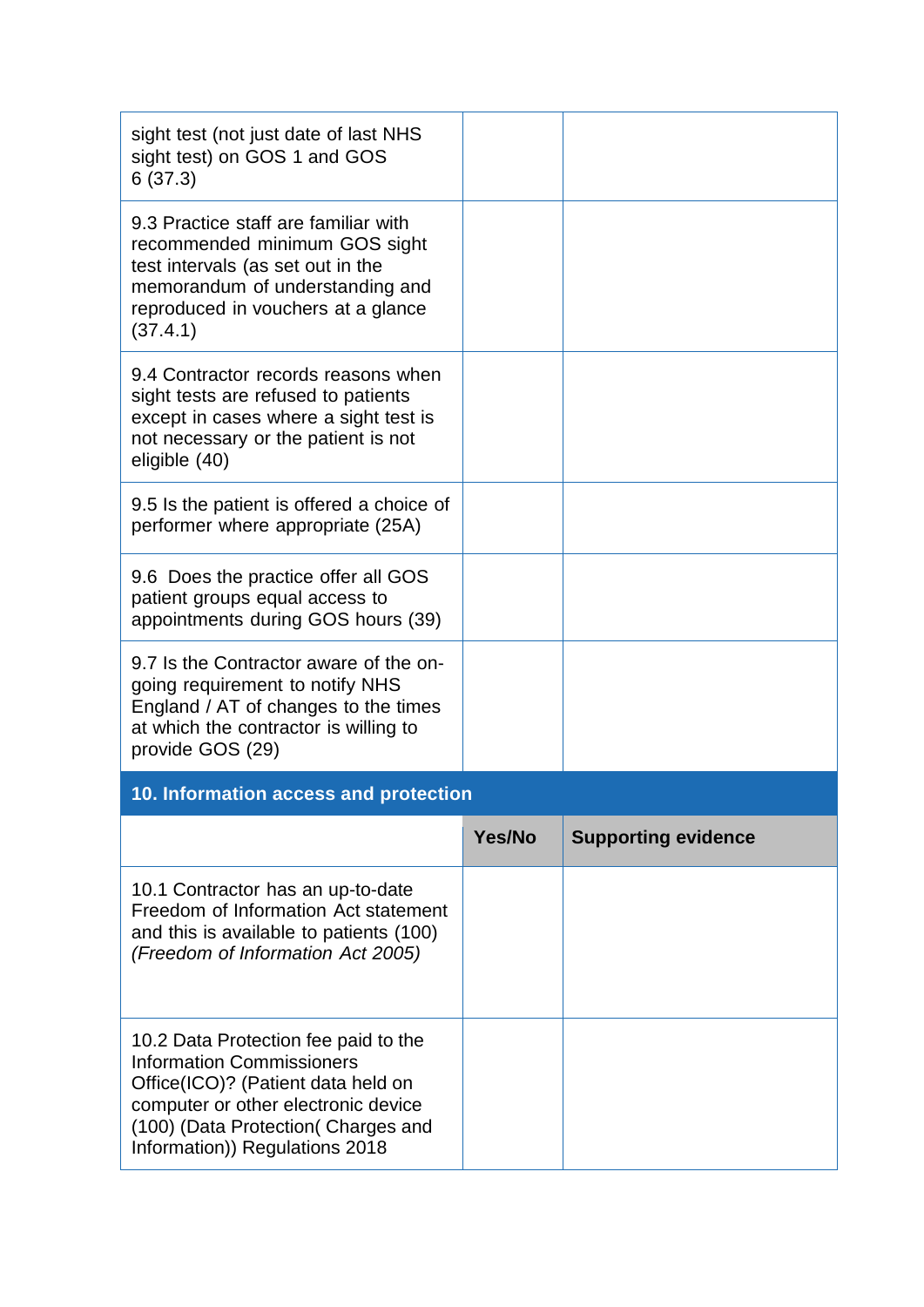| 10.3 Name of Data Protection<br>Officer(DPO) or if a DPO has not been<br>appointed, the person responsible for<br>practices and procedures relating to<br>data protection and confidentiality(56) |        |                            |
|---------------------------------------------------------------------------------------------------------------------------------------------------------------------------------------------------|--------|----------------------------|
| 10.4 The practice policy on handling<br>patient data is available to patients<br>(100) (General Data Protection<br>Regulations, Art 13 Freedom of<br>Information Act 2000)                        |        |                            |
| 10.5 Staff are aware how to handle<br>patient data correctly (100)<br>(GDPR/Data<br>Protection Act 2018)                                                                                          |        |                            |
| 10.6 Does the practice have details of<br>local child /vulnerable adult<br>safeguarding protection<br>arrangements and are these<br>regularly reviewed (100)                                      |        |                            |
| 11. Record-keeping (52)                                                                                                                                                                           |        |                            |
|                                                                                                                                                                                                   |        |                            |
|                                                                                                                                                                                                   | Yes/No | <b>Supporting evidence</b> |
| 11.1 Does the practice have a gifts<br>register? (Entries need only be made if<br>value of gift $>£100$ ) (92)                                                                                    |        |                            |
| 11.2 How are patient records are<br>securely stored. If electronic, backups<br>are made regularly and kept<br>separately and securely (52)                                                        |        |                            |
| 11.3 GOS records are retained for<br>seven years in either paper or<br>electronic form. (54)                                                                                                      |        |                            |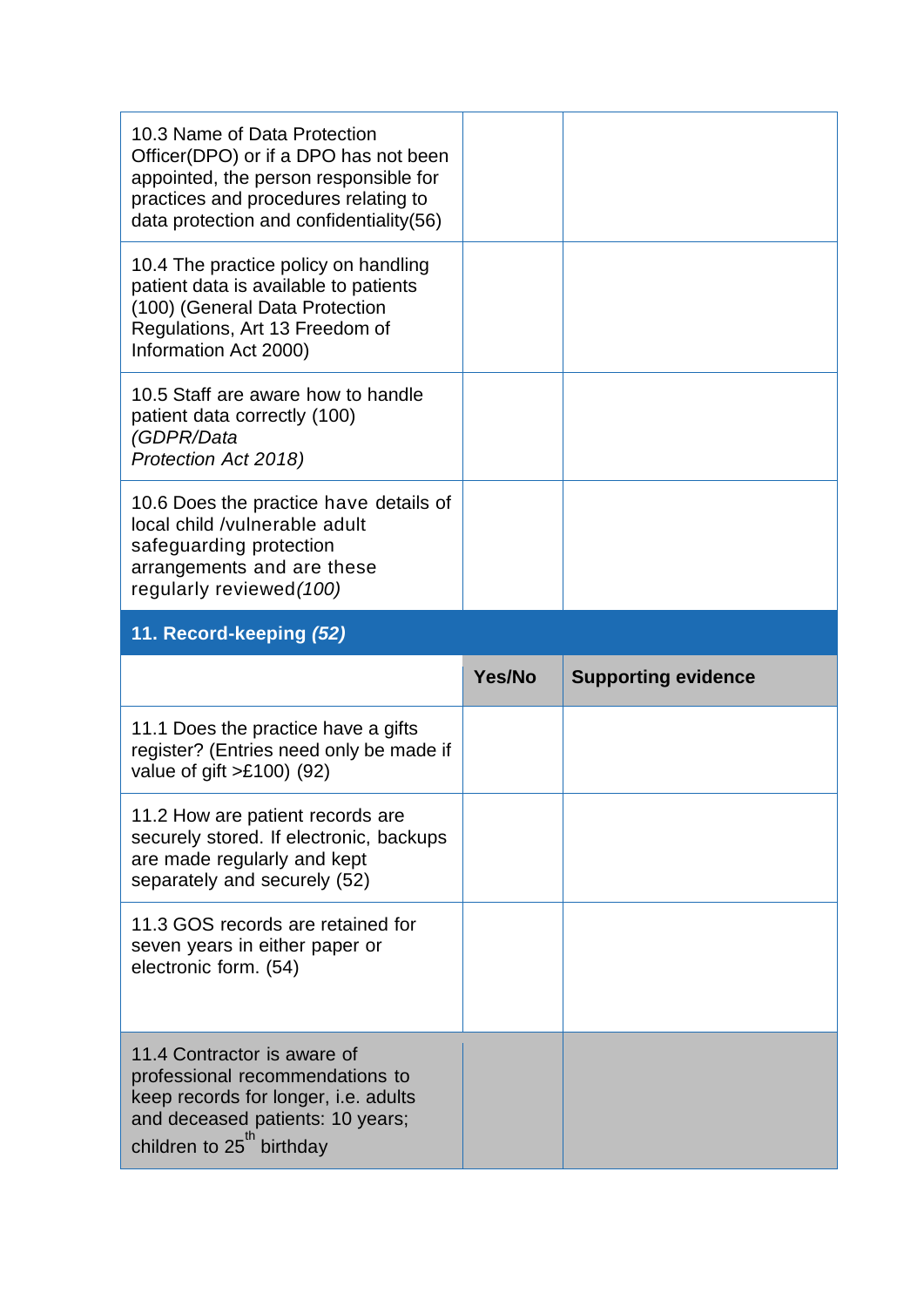| 11.5 The practice maintains full and<br>accurate contemporaneous records<br>for all GOS patients (52) |  |
|-------------------------------------------------------------------------------------------------------|--|
| 11.6 How does the contractor ensure<br>that records are securely<br>destroyed.(52)                    |  |

#### **12. Each clinical record contains items from the following list as appropriate to the individual patient:**

| Name or initials of performer:               |   |                |   |                |              |                |   |                |                |                |              |                |              |                |   |                |
|----------------------------------------------|---|----------------|---|----------------|--------------|----------------|---|----------------|----------------|----------------|--------------|----------------|--------------|----------------|---|----------------|
|                                              | 1 | $\overline{2}$ | 3 | $\overline{4}$ | $\mathbf{1}$ | $\overline{2}$ | 3 | $\overline{4}$ | 1 <sup>1</sup> | $\overline{2}$ | $\mathbf{3}$ | $\overline{4}$ | $\mathbf{1}$ | $\overline{2}$ | 3 | $\overline{4}$ |
| Reason for visit / symptoms                  |   |                |   |                |              |                |   |                |                |                |              |                |              |                |   |                |
| Ocular history                               |   |                |   |                |              |                |   |                |                |                |              |                |              |                |   |                |
| General health                               |   |                |   |                |              |                |   |                |                |                |              |                |              |                |   |                |
| <b>Medications</b>                           |   |                |   |                |              |                |   |                |                |                |              |                |              |                |   |                |
| Family ocular history                        |   |                |   |                |              |                |   |                |                |                |              |                |              |                |   |                |
| Unaided vision/vision with current           |   |                |   |                |              |                |   |                |                |                |              |                |              |                |   |                |
| Visual acuity                                |   |                |   |                |              |                |   |                |                |                |              |                |              |                |   |                |
| <b>Binocular vision assessment</b>           |   |                |   |                |              |                |   |                |                |                |              |                |              |                |   |                |
| <b>External examination</b>                  |   |                |   |                |              |                |   |                |                |                |              |                |              |                |   |                |
| Internal examination of the eye              |   |                |   |                |              |                |   |                |                |                |              |                |              |                |   |                |
| C:D ratio                                    |   |                |   |                |              |                |   |                |                |                |              |                |              |                |   |                |
| Any other (specific) comments from           |   |                |   |                |              |                |   |                |                |                |              |                |              |                |   |                |
| ophthalmoscopy                               |   |                |   |                |              |                |   |                |                |                |              |                |              |                |   |                |
| <b>Refraction result</b>                     |   |                |   |                |              |                |   |                |                |                |              |                |              |                |   |                |
| Visual fields (where relevant)               |   |                |   |                |              |                |   |                |                |                |              |                |              |                |   |                |
| Tonometry (where relevant)                   |   |                |   |                |              |                |   |                |                |                |              |                |              |                |   |                |
| Advice given                                 |   |                |   |                |              |                |   |                |                |                |              |                |              |                |   |                |
| Referral/notification letter copies          |   |                |   |                |              |                |   |                |                |                |              |                |              |                |   |                |
| Full dispensing details (where a GOS         |   |                |   |                |              |                |   |                |                |                |              |                |              |                |   |                |
| voucher is used)                             |   |                |   |                |              |                |   |                |                |                |              |                |              |                |   |                |
| Record is legible                            |   |                |   |                |              |                |   |                |                |                |              |                |              |                |   |                |
| Is it easy to identify from the records      |   |                |   |                |              |                |   |                |                |                |              |                |              |                |   |                |
| which performer undertook the sight<br>test? |   |                |   |                |              |                |   |                |                |                |              |                |              |                |   |                |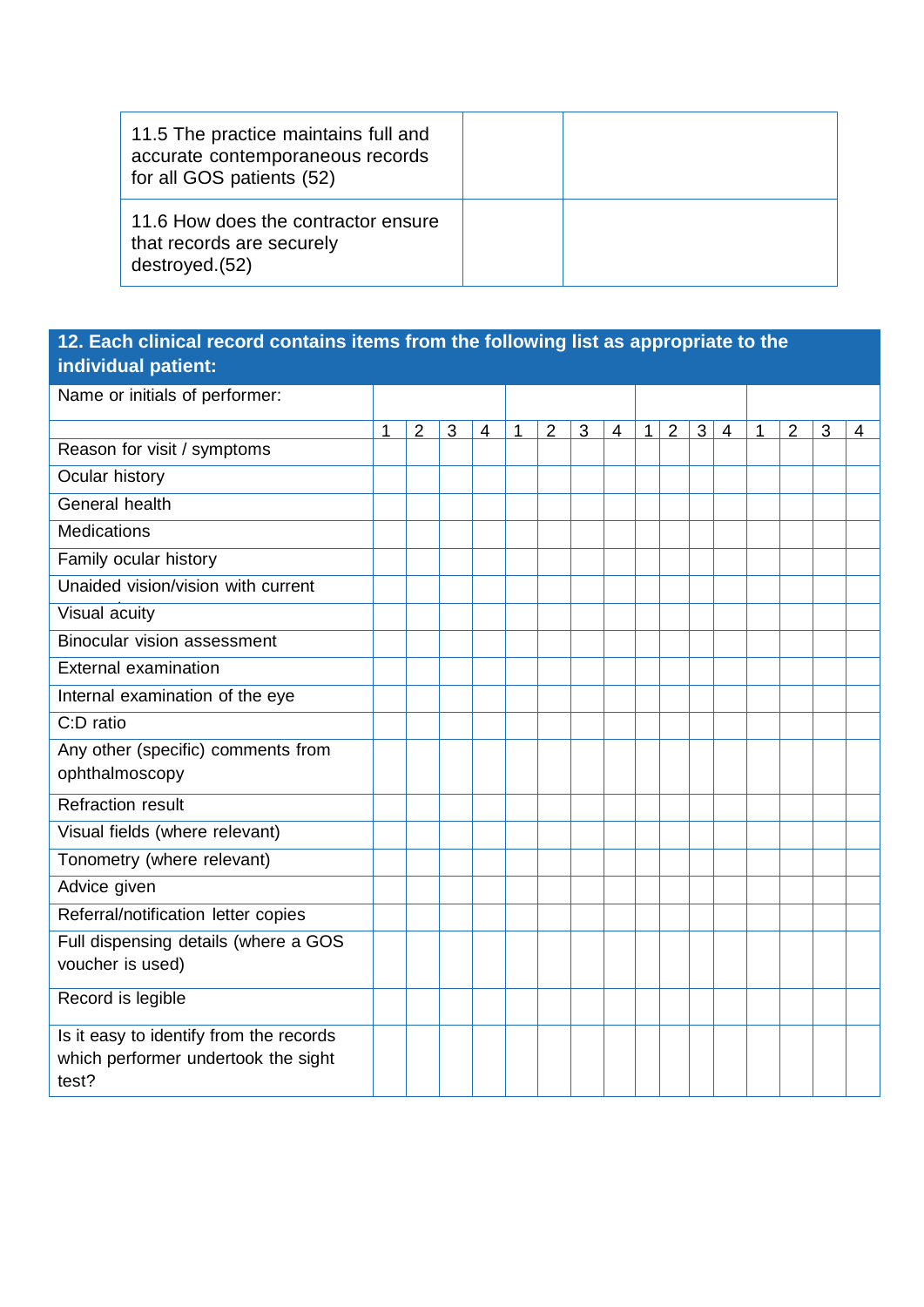| 13. Referral and notification procedures                                                                                                                                                                                                                          |        |                            |  |  |  |  |  |
|-------------------------------------------------------------------------------------------------------------------------------------------------------------------------------------------------------------------------------------------------------------------|--------|----------------------------|--|--|--|--|--|
|                                                                                                                                                                                                                                                                   | Yes/No | <b>Supporting evidence</b> |  |  |  |  |  |
| 13.1 Contractor's referrals are<br>made in accordance with any<br>existing local protocols (31)(100)                                                                                                                                                              |        |                            |  |  |  |  |  |
| 13.2 When required a written referral<br>is made to the patient's GP/referral<br>management centre/ophthalmology<br>dept. and the urgency of the referral is<br>indicated when appropriate                                                                        |        |                            |  |  |  |  |  |
| 13.3 Is the patient informed in<br>writing of the reason for their<br>referral? (Sight Testing [Examination<br>and Prescription] [No.2] Regulations<br>1989) (100)                                                                                                |        |                            |  |  |  |  |  |
| <b>14. Complaints and incidents</b>                                                                                                                                                                                                                               |        |                            |  |  |  |  |  |
|                                                                                                                                                                                                                                                                   | Yes/No | <b>Supporting evidence</b> |  |  |  |  |  |
| 14.1 Contractor has a written NHS<br>compliant complaints procedure and<br>is aware of requirement to report<br>annually the number of complaints<br>received. (It is helpful for NHS<br>England / AT to provide a notification<br>form for this purpose.) (103A) |        |                            |  |  |  |  |  |
| 14.2 The complaints procedure is<br>available to patients and staff<br>(101)                                                                                                                                                                                      |        |                            |  |  |  |  |  |
| 14.3 Name of person responsible for<br>dealing with complaints<br>(108)                                                                                                                                                                                           |        |                            |  |  |  |  |  |
| 14.4 Contractor is aware of<br>requirement to maintain a<br>separate record of all complaints and<br>associated paperwork for two years<br>(112)                                                                                                                  |        |                            |  |  |  |  |  |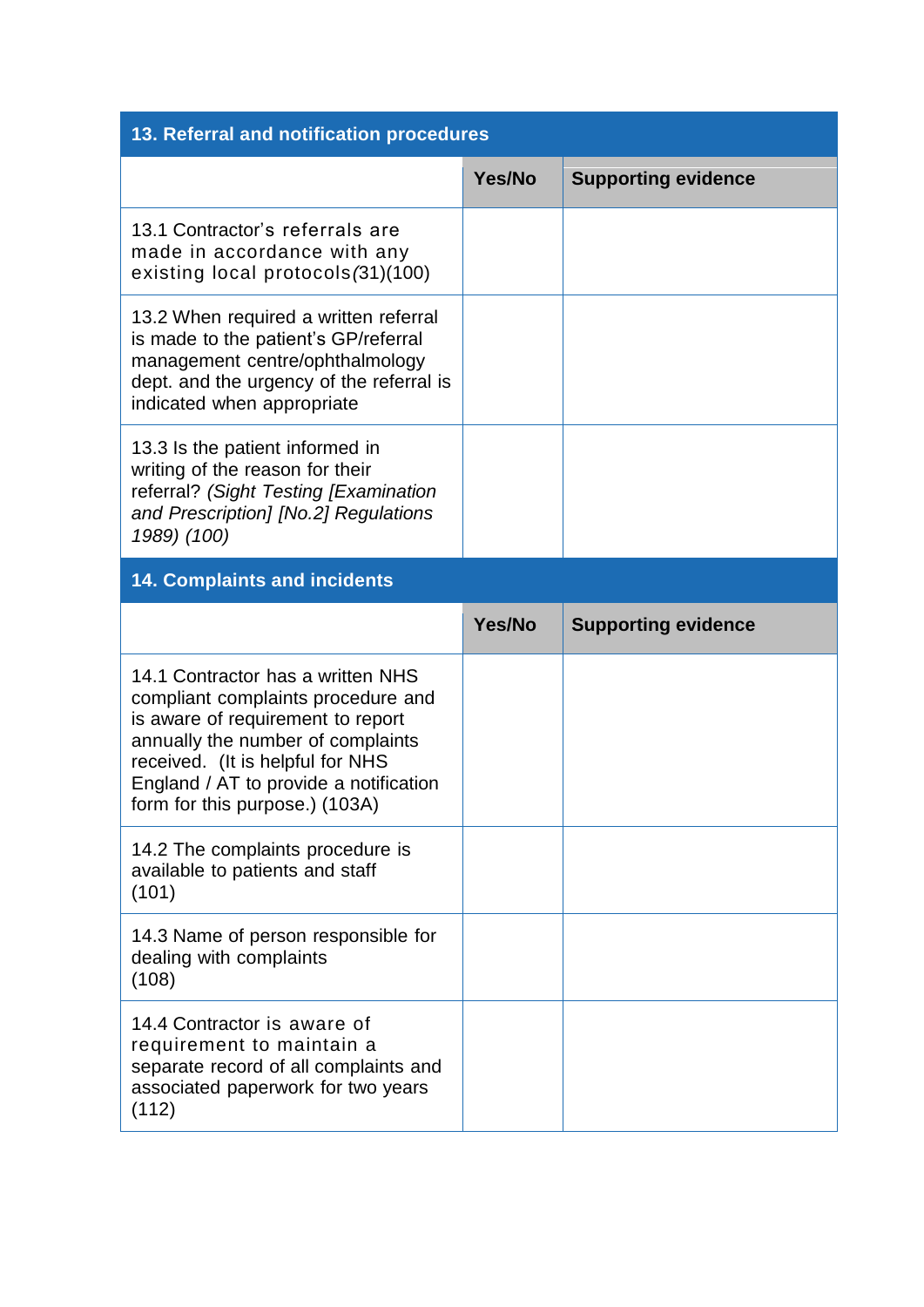| 14.5 Contractor is aware of the<br>obligation to report adverse incidents<br>potentially affecting the performance<br>of the contract (66)                      |  |
|-----------------------------------------------------------------------------------------------------------------------------------------------------------------|--|
| 14.6 The contractor receives safety<br>alerts from NHS England<br>within an appropriate timescale                                                               |  |
| 14.7 Does the Contractor adhere to<br>the requirements or recommendations<br>of MHRA medical device alerts<br>(MDAs) and safety alert broadcasts<br>(SABs) (28) |  |

## **Section B – Mandatory Contracts Only**

| 15. Hours GOS normally provided (if different) (29 & 66.3)                                                                                            |  |                     |  |                            |  |  |  |
|-------------------------------------------------------------------------------------------------------------------------------------------------------|--|---------------------|--|----------------------------|--|--|--|
| <b>Monday</b>                                                                                                                                         |  | <b>Friday</b>       |  |                            |  |  |  |
| <b>Tuesday</b>                                                                                                                                        |  | <b>Saturday</b>     |  |                            |  |  |  |
| Wednesday                                                                                                                                             |  | <b>Sunday</b>       |  |                            |  |  |  |
| <b>Thursday</b>                                                                                                                                       |  | <b>Bank Holiday</b> |  |                            |  |  |  |
| 16. Signage and documentation                                                                                                                         |  |                     |  |                            |  |  |  |
|                                                                                                                                                       |  | Yes/No              |  | <b>Supporting evidence</b> |  |  |  |
| 16.1 Current notice of eligibility for<br>NHS eye examination, NHS Voucher<br>and NHS Complaints is displayed and<br>populated as appropriate<br>(57) |  |                     |  |                            |  |  |  |
| 16.2 Details of business ownership<br>and registered office are displayed in                                                                          |  |                     |  |                            |  |  |  |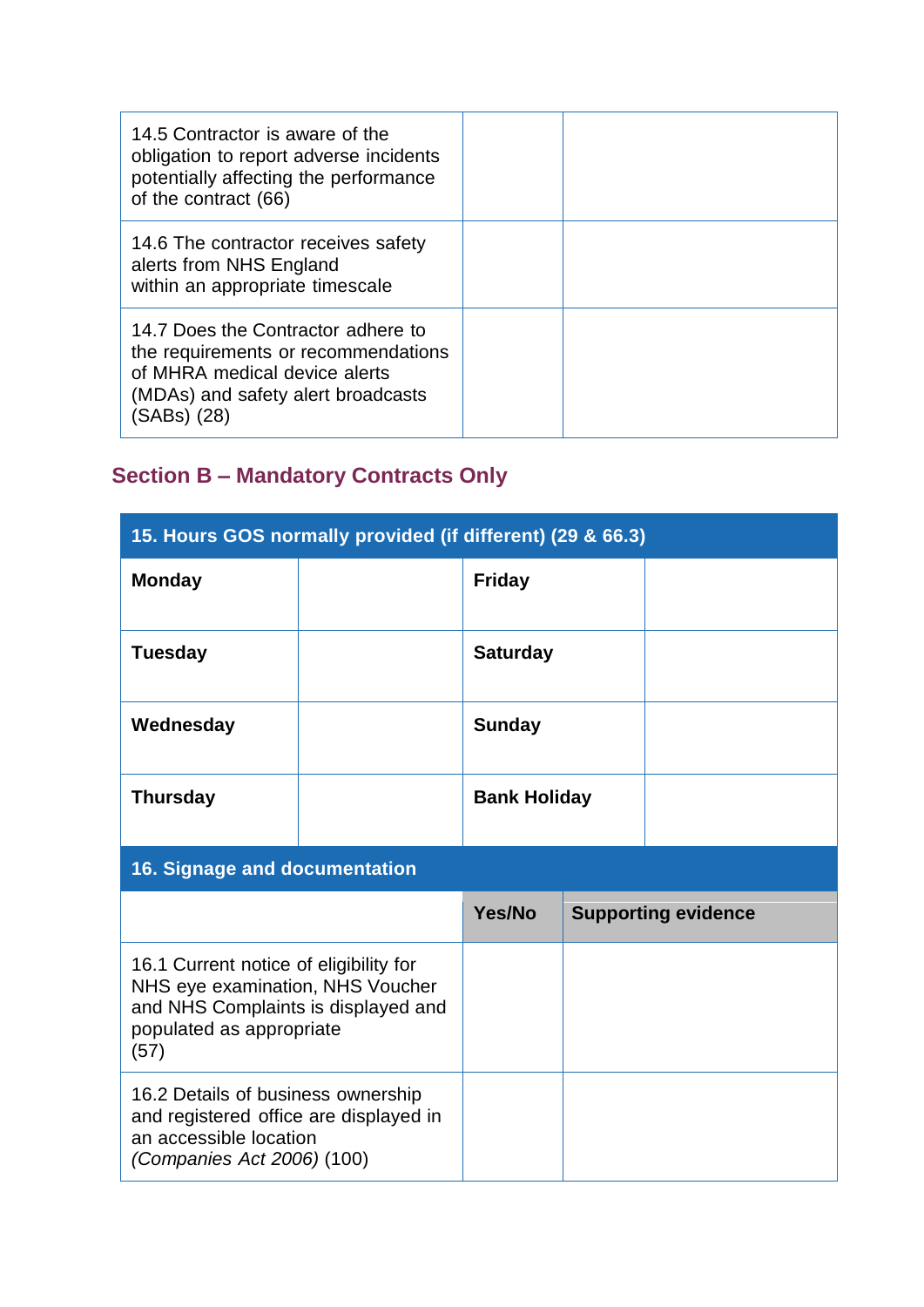| 16.3 Most recent version of Health<br>and Safety poster is displayed (or<br>copies supplied to individual<br>employees) (25)                                                |        |                            |
|-----------------------------------------------------------------------------------------------------------------------------------------------------------------------------|--------|----------------------------|
| 16.4 No smoking sign is displayed<br>(Health Act 2006) (100)                                                                                                                |        |                            |
| 16.5 Has the practice got a suitable<br>chaperone policy and is this regularly<br>reviewed? (100) Notice displayed in<br>prominent place                                    |        |                            |
| 17. Health & Safety (28)                                                                                                                                                    |        |                            |
|                                                                                                                                                                             | Yes/No | <b>Supporting evidence</b> |
| 17.1 Health and safety risk<br>assessment done (must be<br>documented if 5 or more employees<br>or individuals under a contract to<br>provide services in the organisation) |        |                            |
| 17.2 Does the Contractor has health<br>and safety policy                                                                                                                    |        |                            |
| 17.3 Has the practice got a suitable<br>lone worker policy and is this regularly<br>reviewed (100) (This may be part of<br>your Health and Safety Policy)                   |        |                            |
| 17.4 Can the Contractor explain<br>their reporting responsibilities under<br><b>RIDDOR</b><br>(100) (Reporting Injuries Diseases<br>and Dangerous Occurrences Act<br>1995)  |        |                            |
| 17.5 A suitable first aid kit is available,<br>the contents are up to date and its<br>location is clearly identified (100)<br>(First Aid Regulations 1981)                  |        |                            |
| 17.6 Contractor has an accident<br>record book or other arrangements<br>and this is compliant with Data<br>Protection Act requirements. (required                           |        |                            |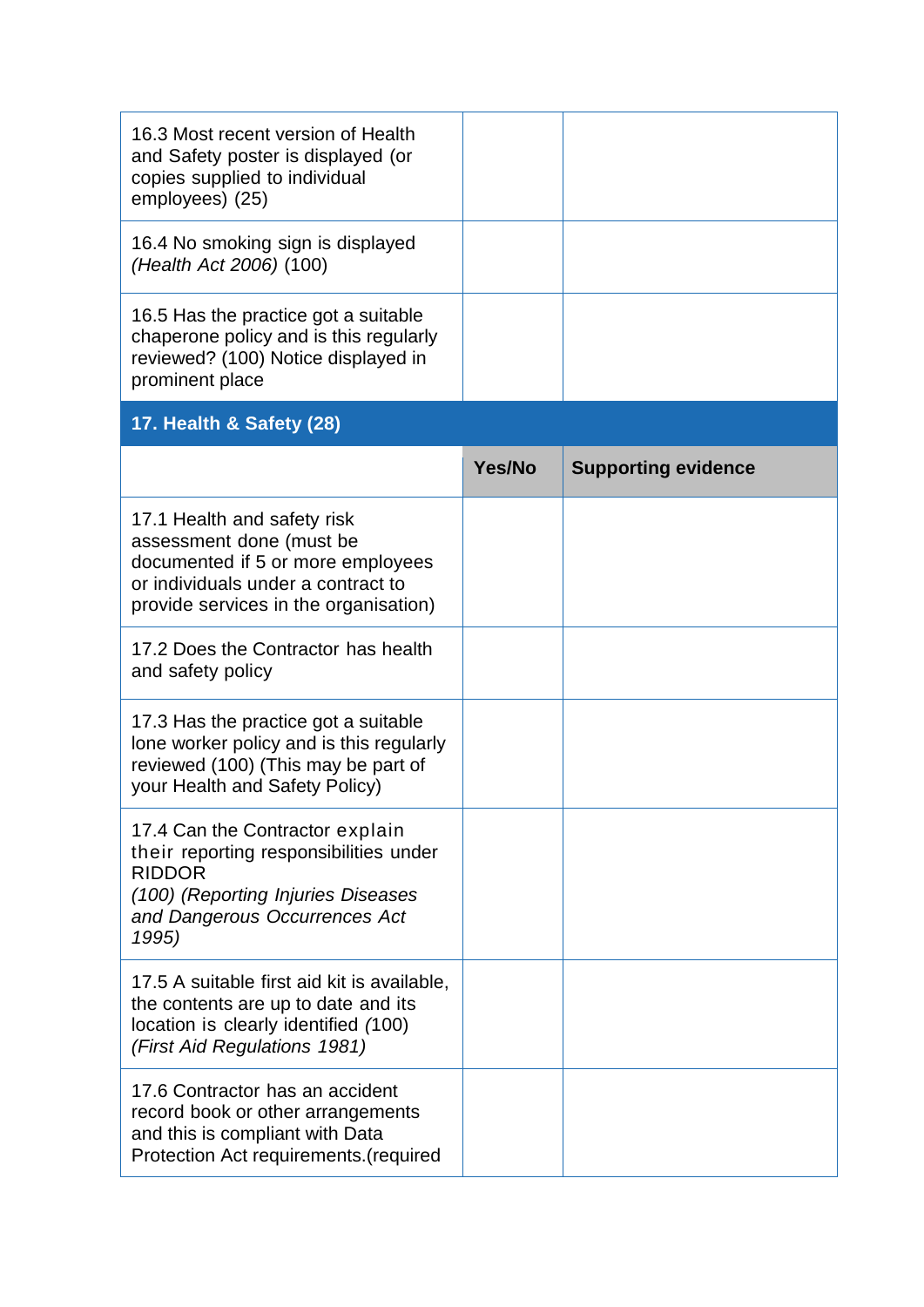| if have 10 or more employees, best<br>practice for smaller organisations)<br>(100) (Social Security (Claims and<br>Payments) Regulations 1979)                          |        |                                        |
|-------------------------------------------------------------------------------------------------------------------------------------------------------------------------|--------|----------------------------------------|
| 17.7 Portable appliance electrical<br>(PAT) testing and/or regular visual<br>inspection of appliances is carried out<br>(100) (Electricity at Work Regulations<br>1989) |        |                                        |
| 17.8 Fixed installation electrical testing<br>has been undertaken (100) (Electricity<br>at Work Regulations 1989)                                                       |        |                                        |
| 18. Fire precautions (25) (100) (Regulatory Reform [Fire Safety] Order 2006)                                                                                            |        |                                        |
|                                                                                                                                                                         | Yes/No | <b>Evidence produced in</b><br>support |
| 18.1 Has the fire risk been<br>assessment completed(Regulatory<br>Reform(Fire Safety) Order 2005)                                                                       |        |                                        |
| 18.2 Fire extinguishers                                                                                                                                                 |        |                                        |
|                                                                                                                                                                         |        |                                        |
| 18.3 Fire extinguishers serviced on a<br>regular basis as per manufacture's<br>recommendations                                                                          |        |                                        |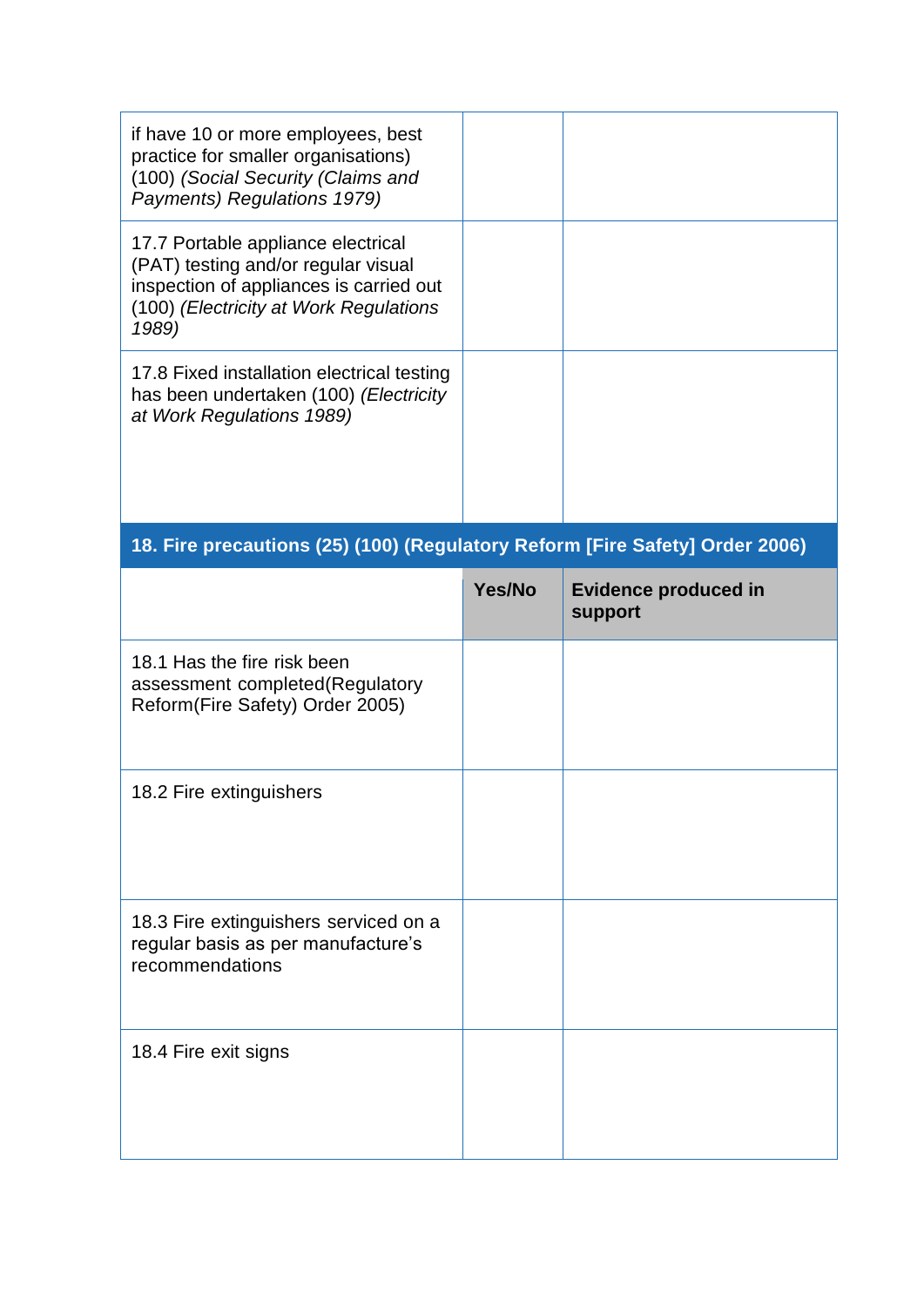| 18.5 Fire exit clear                                                                                      |                                               |  |                            |                             |
|-----------------------------------------------------------------------------------------------------------|-----------------------------------------------|--|----------------------------|-----------------------------|
| 19. Suitability of Premises (25)                                                                          |                                               |  |                            |                             |
|                                                                                                           | Non clinical<br>areas e.g. stairs<br>(Yes/No) |  | Reception area<br>(Yes/No) | Dispensing area<br>(Yes/No) |
| 19.1 Are the premises<br>clean and tidy?                                                                  |                                               |  |                            |                             |
| 19.2 Does the premises<br>have adequate lighting?                                                         |                                               |  |                            |                             |
| 19.3 Is the premises<br>clear of trip hazards?                                                            |                                               |  |                            |                             |
| 19.4 Does the premises<br>have traffic routes are<br>clear of obstructions?                               |                                               |  |                            |                             |
| 19.5 Does the premises<br>have reasonable patient<br>access (where<br>applicable)?<br>(Equality Act 2010) |                                               |  |                            |                             |
| 19.6 Does the premises<br>have suitable and<br>sufficient seating                                         |                                               |  |                            |                             |
| 19.7 Layout respects the<br>need for patient<br>confidentiality (including                                |                                               |  |                            |                             |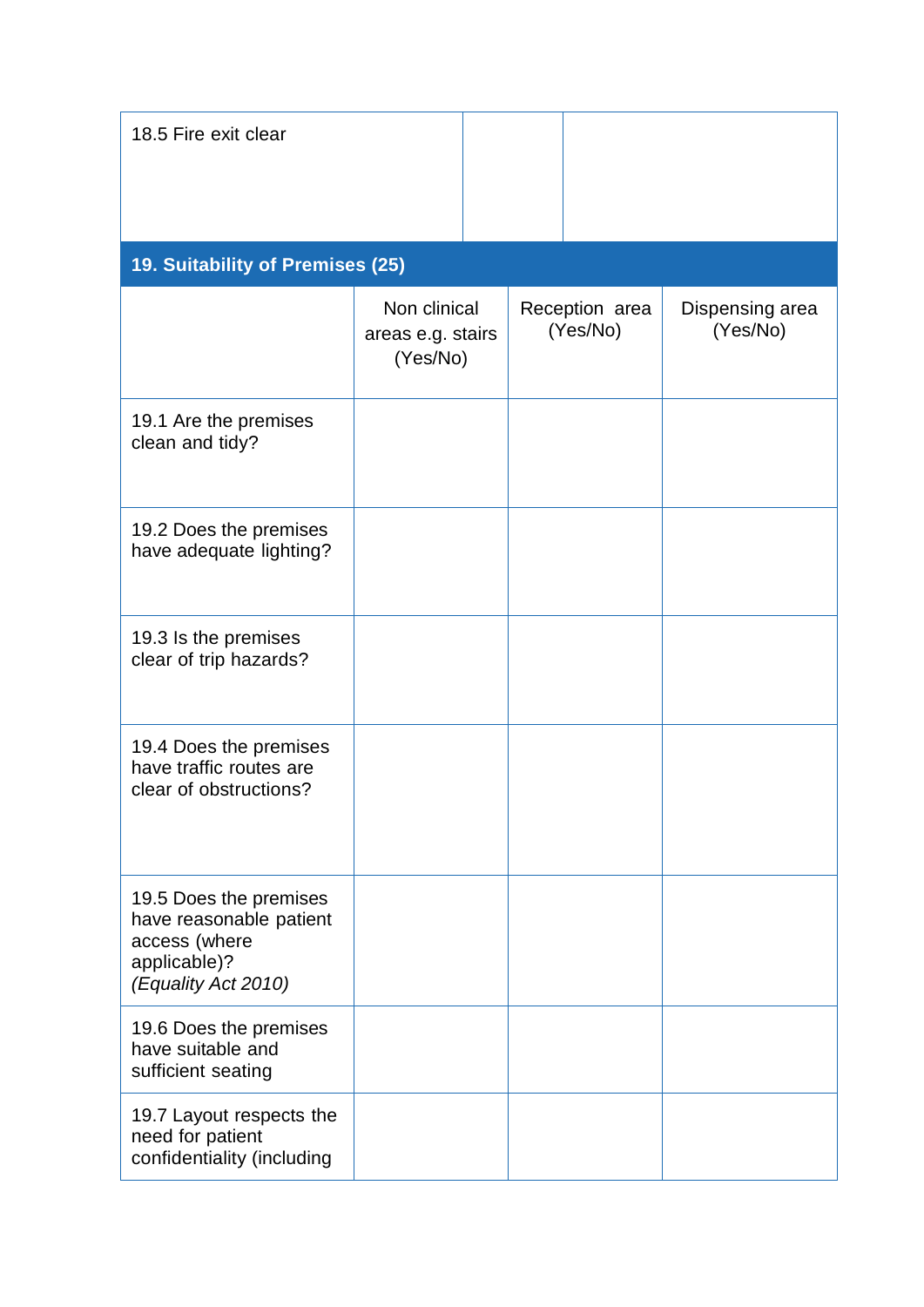| safety of data displayed<br>on computer terminals).<br>Appeal case number<br>FHS 13905 refers                                                                                                                                            |  |  |
|------------------------------------------------------------------------------------------------------------------------------------------------------------------------------------------------------------------------------------------|--|--|
| 19.8 There is a facility for<br>confidential telephone<br>calls to be made by the<br>optometrist/OMP e.g. for<br>urgent referrals                                                                                                        |  |  |
| 19.9 There are<br>appropriate facilities for<br>employees to take<br>breaks including meal<br>breaks. This should<br>include adequate toilet<br>and washing facilities.<br>(Workplace(Health and<br><b>Welfare) Regulations</b><br>1992. |  |  |
| 19.10 Additional<br>Comments                                                                                                                                                                                                             |  |  |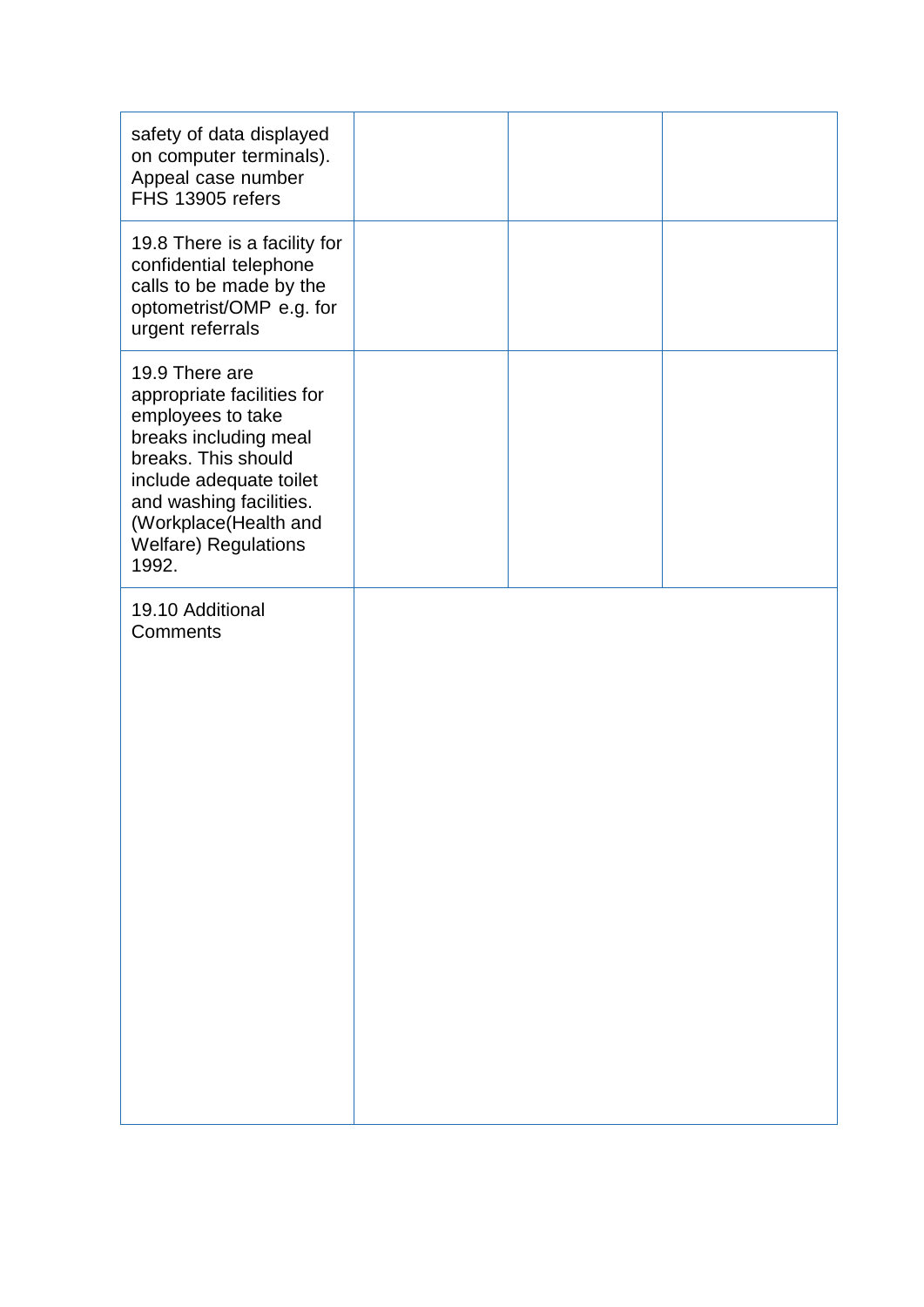| 20. Consulting Room facilities and Clinical Testing Equipment (25)                                                                                                        |                           |        |        |        |        |
|---------------------------------------------------------------------------------------------------------------------------------------------------------------------------|---------------------------|--------|--------|--------|--------|
|                                                                                                                                                                           | <b>Shared</b><br>facility | Room 1 | Room 2 | Room 3 | Room 4 |
| 20.1 Is the consulting room clean and tidy                                                                                                                                |                           |        |        |        |        |
| 20.2 Is there adequate lighting                                                                                                                                           |                           |        |        |        |        |
| 20.3 Is the area is clear of trip hazards                                                                                                                                 |                           |        |        |        |        |
| 20.4 Are traffic routes are clear of<br>obstructions                                                                                                                      |                           |        |        |        |        |
| 20.5 Is there reasonable patient<br>access(100) (Equality Act 2010)                                                                                                       |                           |        |        |        |        |
| 20.6 Is there suitable and sufficient seating                                                                                                                             |                           |        |        |        |        |
| 20.7 Is the consulting room suitable for<br>confidential consultations and confidential<br>telephone calls to be made by the<br>optometrist/OMP. e.g for urgent referrals |                           |        |        |        |        |
| 20.8 Is there adequate testing distance                                                                                                                                   |                           |        |        |        |        |
| 20.9 Equipment                                                                                                                                                            |                           |        |        |        |        |
| Focimeter                                                                                                                                                                 |                           |        |        |        |        |
| Frame ruler or similar                                                                                                                                                    |                           |        |        |        |        |
| Visual field test                                                                                                                                                         |                           |        |        |        |        |
| Tonometer                                                                                                                                                                 |                           |        |        |        |        |
| Distance test chart for adults                                                                                                                                            |                           |        |        |        |        |
| Distance test chart for children / non-<br>English / learning disability                                                                                                  |                           |        |        |        |        |
| Trial lenses and accessories<br><b>Trial frame</b>                                                                                                                        |                           |        |        |        |        |
| Retinoscope                                                                                                                                                               |                           |        |        |        |        |
| Ophthalmoscope                                                                                                                                                            |                           |        |        |        |        |
| Distance binocular vision test                                                                                                                                            |                           |        |        |        |        |
| Near Binocular vision test                                                                                                                                                |                           |        |        |        |        |
| Slit lamp                                                                                                                                                                 |                           |        |        |        |        |
| Indirect ophthalmoscope or Volk lens                                                                                                                                      |                           |        |        |        |        |
| Near reading chart                                                                                                                                                        |                           |        |        |        |        |
| Amsler grid                                                                                                                                                               |                           |        |        |        |        |
| Colour vision test                                                                                                                                                        |                           |        |        |        |        |
| Stereopsis test                                                                                                                                                           |                           |        |        |        |        |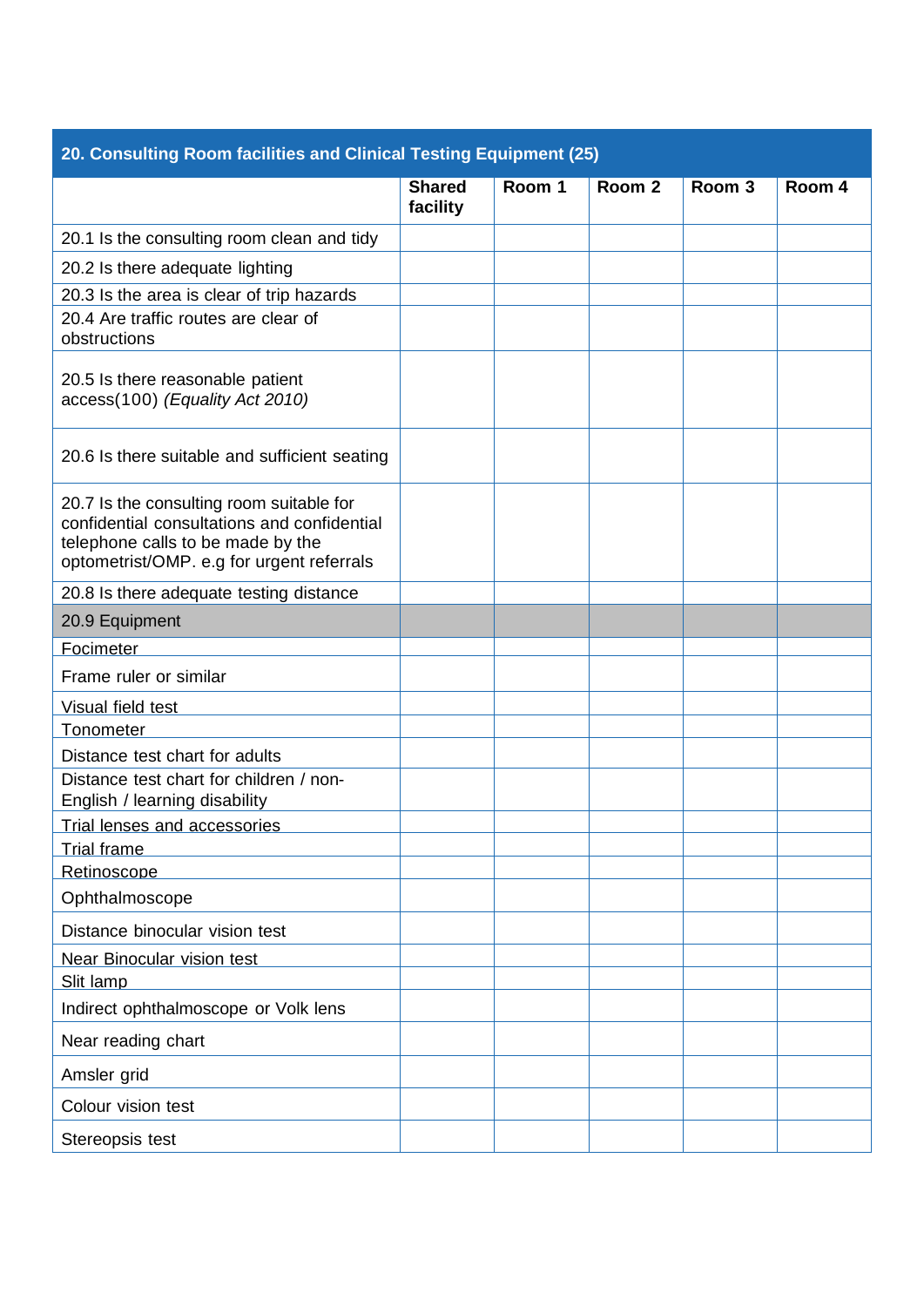| All equipment is in working order and is fit<br>for purpose |  |  |  |
|-------------------------------------------------------------|--|--|--|
| 20.10 Additional comments                                   |  |  |  |
|                                                             |  |  |  |
|                                                             |  |  |  |
|                                                             |  |  |  |
|                                                             |  |  |  |
|                                                             |  |  |  |
|                                                             |  |  |  |

#### **21. Ophthalmic drugs** *(25)* **\*Essential to provision of GOS; others optional dependant on practice and instrumentation**

|                                                                                                                                                                               | <b>Available</b> | In Date                    |
|-------------------------------------------------------------------------------------------------------------------------------------------------------------------------------|------------------|----------------------------|
| 21.1 *Mydriatic (e.g. tropicamide)                                                                                                                                            |                  |                            |
| 21.2 *Staining Agents (e.g.<br>fluorescein)                                                                                                                                   |                  |                            |
| 21.3 *Cycloplegic (e.g.<br>cyclopentolate)                                                                                                                                    |                  |                            |
| 21.4 Anti-infective (e.g.<br>chloramphenicol)                                                                                                                                 |                  |                            |
| 21.5 Topical anaesthetics (e.g.<br>proxymetacaine / oxybuprocaine)                                                                                                            |                  |                            |
|                                                                                                                                                                               | Yes/No           | <b>Supporting evidence</b> |
| 21.6 Drugs are stored appropriately<br>and securely (e.g. proxymetacaine<br>and chloramphenicol in a fridge and<br>non fridge items to be stored out of<br>reach of children) |                  |                            |
| 21.7 Single dose drugs (e.g. Minims)<br>are used once and then discarded                                                                                                      |                  |                            |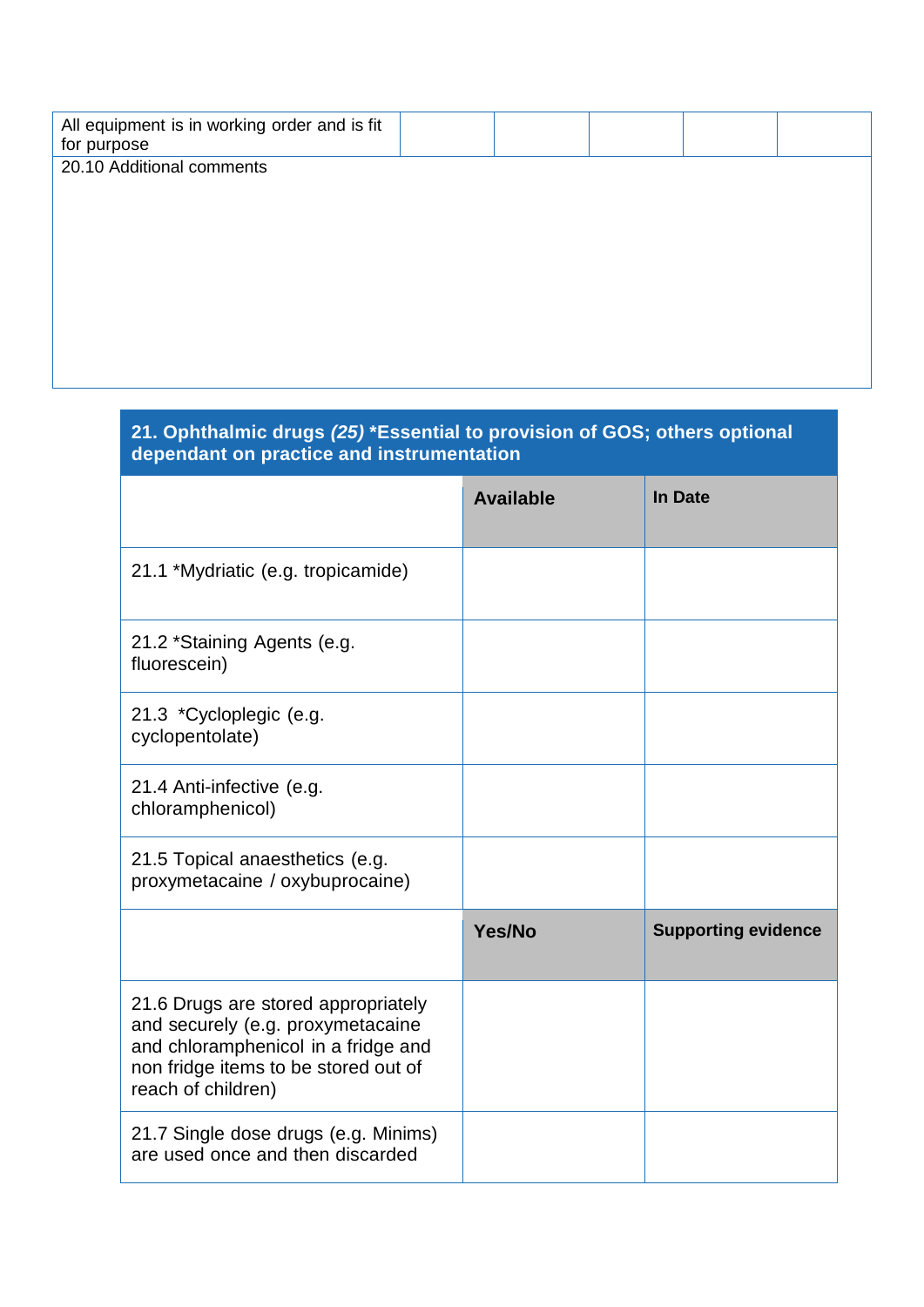| 22. Infection control (28)                                                                                 |        |                               |
|------------------------------------------------------------------------------------------------------------|--------|-------------------------------|
|                                                                                                            | Yes/No | <b>Supporting</b><br>evidence |
| 22.1 Access to a wash hand basin<br>(good practice for this to be within the<br>consulting room)           |        |                               |
| 22.2 Liquid Soap                                                                                           |        |                               |
| 22.3 Paper towels in a wall-mounted<br>dispenser                                                           |        |                               |
| 22.4 Alcohol gel or alternative anti-<br>bacterial hand rub available                                      |        |                               |
| 22.5 Staff aware of good hand<br>washing practice and advice on good<br>handwashing practice is displayed. |        |                               |
| 22.6 What procedures in places for<br>decontamination of hard surfaces                                     |        |                               |
| 22.7 Suitable procedures for<br>decontamination of reusable<br>equipment                                   |        |                               |
| 22.8 Appropriate use of disposable<br>and single use items                                                 |        |                               |
| 23. Waste disposal (100) (Section 34 Environmental Protection Act 1990)                                    |        |                               |
|                                                                                                            | Yes/No | <b>Supporting</b><br>evidence |
| 23.1 Contractor aware of duty of care<br>to appropriately dispose of waste                                 |        |                               |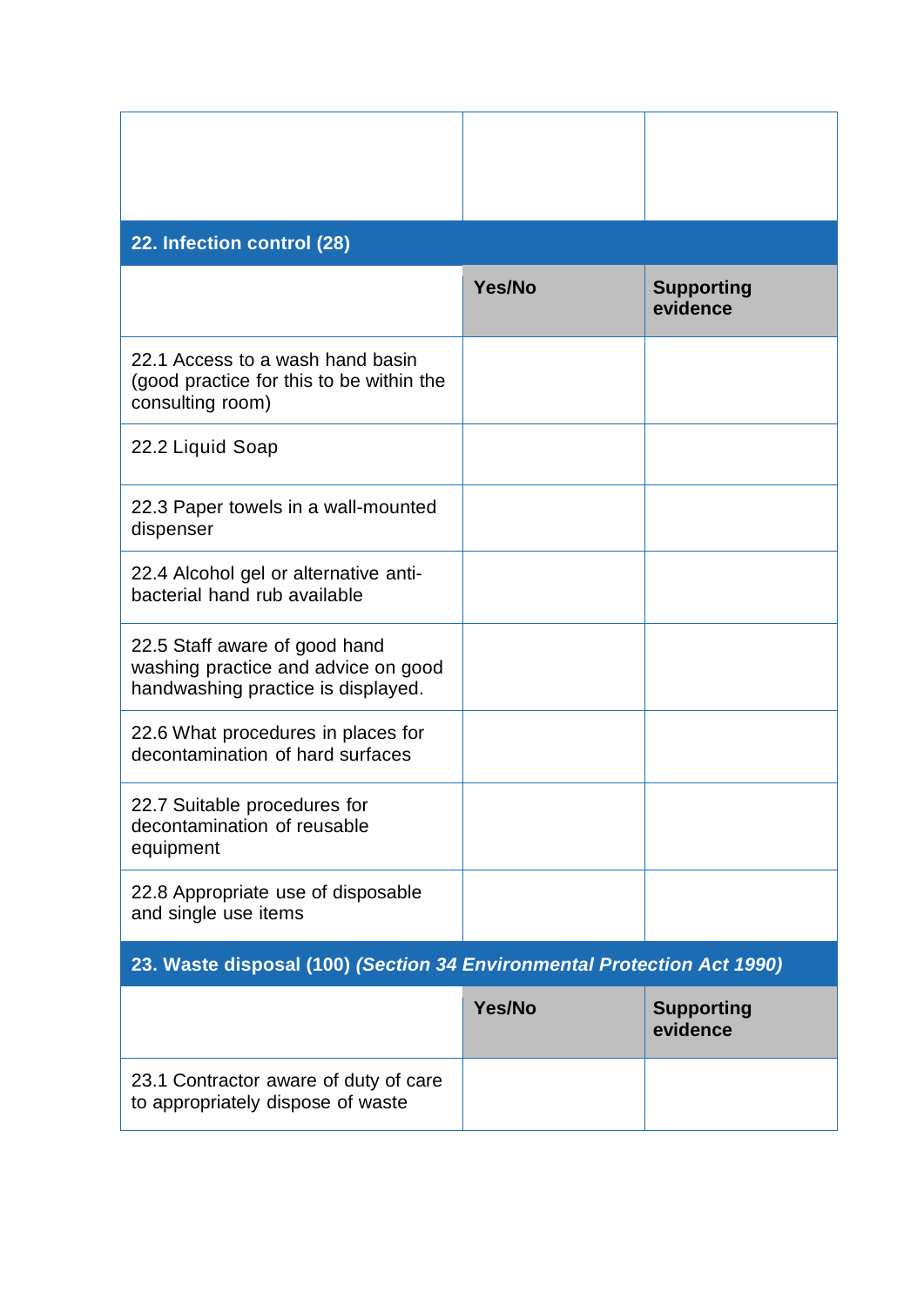| 23.2 Name of provider in place for<br>disposal of pharmaceutical waste                                                                     |  |
|--------------------------------------------------------------------------------------------------------------------------------------------|--|
| 23.3 Record relating to medicines<br>disposal kept for correct time period<br>(transfer notes two years,<br>consignment notes three years) |  |

### **Section C – Additional Contracts Only**

| 24. Procedures and documentation                                                                                                                          |        |                               |
|-----------------------------------------------------------------------------------------------------------------------------------------------------------|--------|-------------------------------|
|                                                                                                                                                           | Yes/No | <b>Supporting</b><br>evidence |
| 24.1 Is there a Suitable GOS patient<br>leaflet available (57)                                                                                            |        |                               |
| 24.2 Is contractor aware of domiciliary<br>code of practice?                                                                                              |        |                               |
| 24.3 How does practice comply with<br>notification requirements (24)                                                                                      |        |                               |
| 24.4 Has the practice got a suitable<br>lone worker policy and is this regularly<br>reviewed (100) (This may be part of<br>your Health and Safety Policy) |        |                               |
| 25. Mobile equipment requirements (25)                                                                                                                    |        |                               |
|                                                                                                                                                           | Yes/No | <b>Supporting</b><br>evidence |
| Distance test chart (internally<br>illuminated or computer)                                                                                               |        |                               |
| A distance test chart suitable for<br>children / non-English/learning<br>disability                                                                       |        |                               |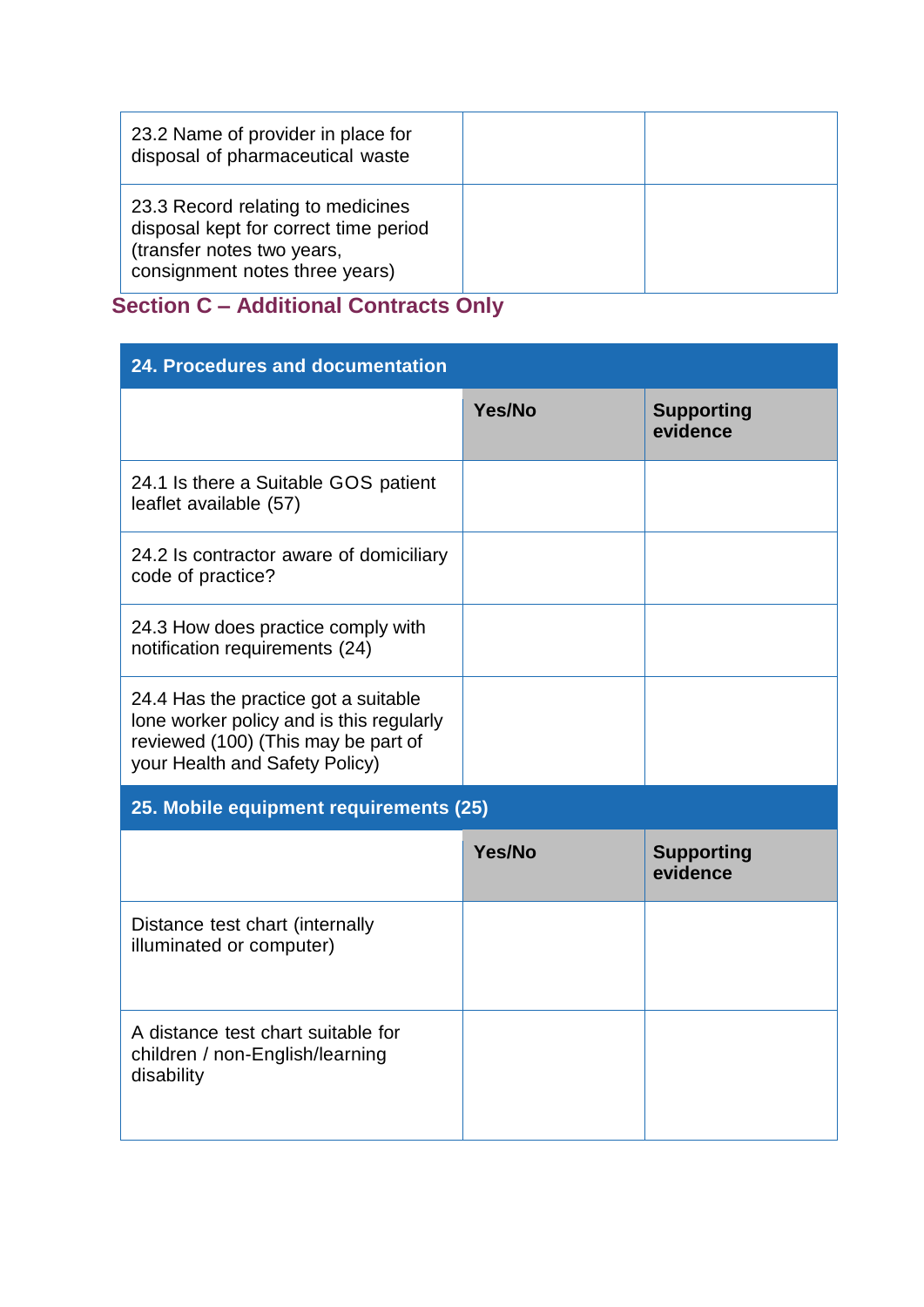| Measuring tape                                |  |
|-----------------------------------------------|--|
| Trial lenses and accessories                  |  |
| <b>Trial frame</b>                            |  |
| Retinoscope                                   |  |
| Ophthalmoscope                                |  |
| Distance binocular vision test                |  |
| Near binocular vision test                    |  |
| Magnification for anterior eye<br>examination |  |
| Near vision test type                         |  |
| Tonometer                                     |  |
| Amsler grid                                   |  |
| Means of assessing visual field               |  |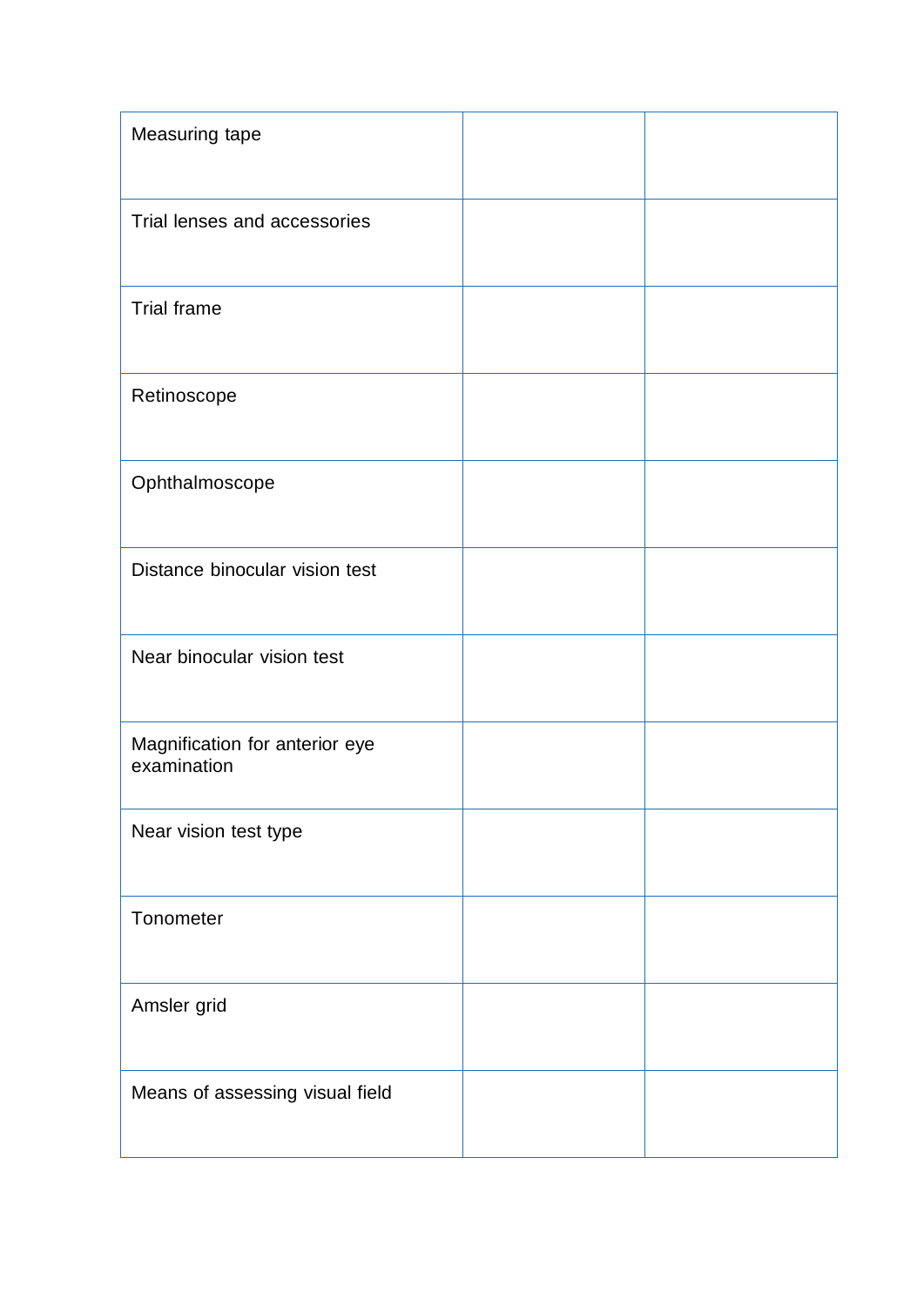| Focimeter                                                                                                              |                  |         |                 |
|------------------------------------------------------------------------------------------------------------------------|------------------|---------|-----------------|
| Frame ruler or similar                                                                                                 |                  |         |                 |
| All equipment is in working order and<br>is fit for purpose                                                            |                  |         |                 |
| Distance test chart (internally<br>illuminated or computer)                                                            |                  |         |                 |
| 26. Ophthalmic drugs (25) *Essential to provision of GOS; Others optional<br>dependant on practice and instrumentation |                  |         |                 |
|                                                                                                                        | <b>Available</b> | In date | <b>Comments</b> |
| 26.1 *Mydriatic (e.g. tropicamide)                                                                                     |                  |         |                 |
| 26.2 *Staining Agents (e.g.<br>fluorescein/rose Bengal)                                                                |                  |         |                 |
| 26.3 Cycloplegic (e.g.<br>cyclopentolate)                                                                              |                  |         |                 |
| 26.4 Anti-infection (e.g.<br>chloramphenicol)                                                                          |                  |         |                 |
| 26.5 Topical anaesthetics (e.g.<br>proxymetacaine / oxybuprocaine)                                                     |                  |         |                 |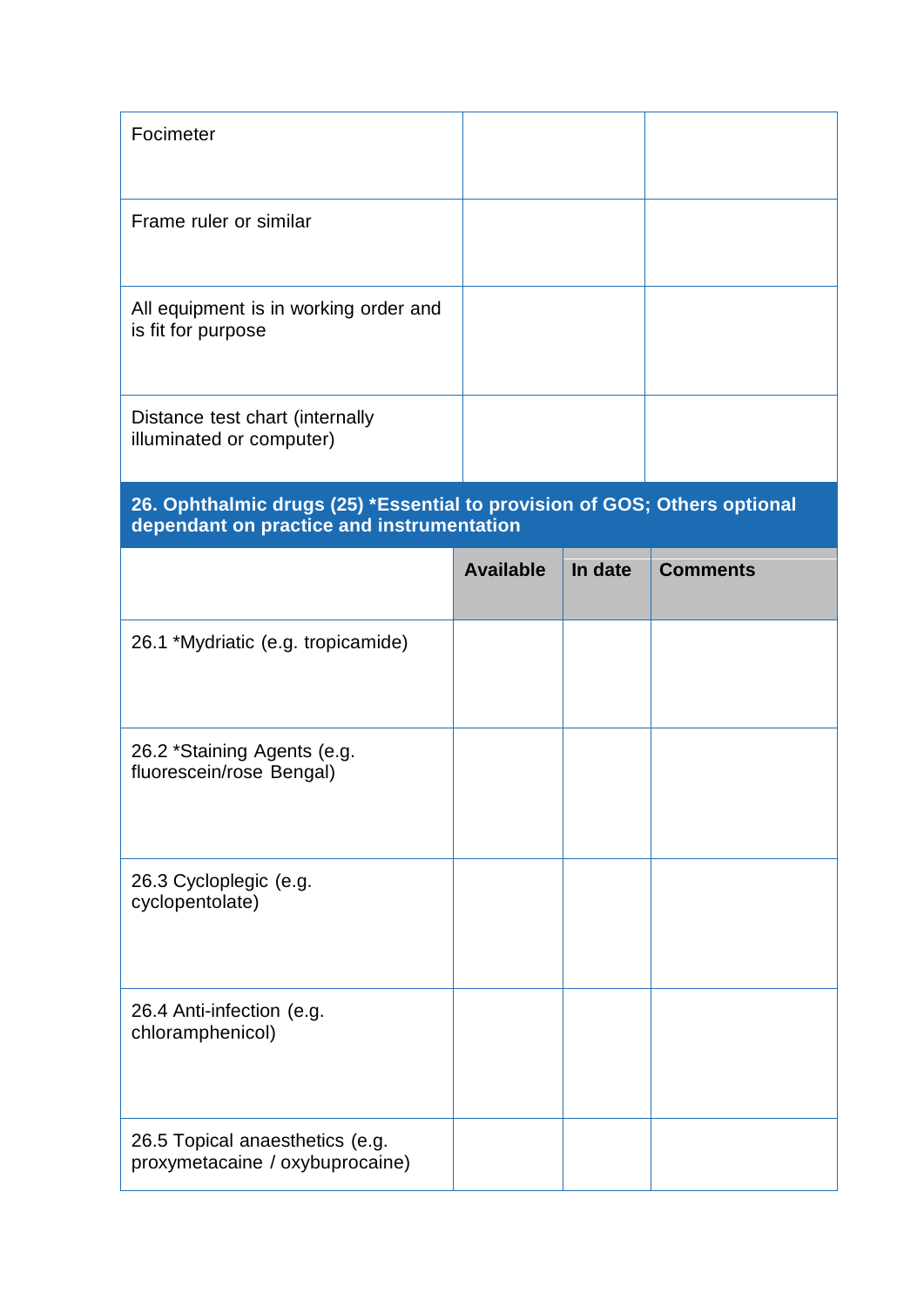|                                                                                                                                                 | Yes/No |  | <b>Supporting</b><br>evidence |  |  |
|-------------------------------------------------------------------------------------------------------------------------------------------------|--------|--|-------------------------------|--|--|
| 26.6 Drugs are stored appropriately<br>and securely (e.g. proxymetacaine<br>and chloramphenicol in a fridge at<br>base)                         |        |  |                               |  |  |
| 26.7 Single dose drugs (e.g. Minims)<br>are used once and then discarded                                                                        |        |  |                               |  |  |
| 27. Infection control (28)                                                                                                                      |        |  |                               |  |  |
|                                                                                                                                                 | Yes/No |  | <b>Supporting evidence</b>    |  |  |
| 27.1 Liquid soap where this is unlikely<br>to be available at the premises visited<br>or alternative appropriate means of<br>cleaning the hands |        |  |                               |  |  |
| 27.2 Paper towels where appropriate<br>hand-drying facilities are unlikely to<br>be available on the premises visited                           |        |  |                               |  |  |
| 27.3 Alcohol gel or alternative anti-<br>bacterial hand rub available                                                                           |        |  |                               |  |  |
| 27.4 Suitable procedures for<br>decontamination of reusable<br>equipment                                                                        |        |  |                               |  |  |
| 27.5 Appropriate use of disposable<br>and single use items                                                                                      |        |  |                               |  |  |
| 28. Waste disposal (100) (Section 34 Environmental Protection Act 1990)                                                                         |        |  |                               |  |  |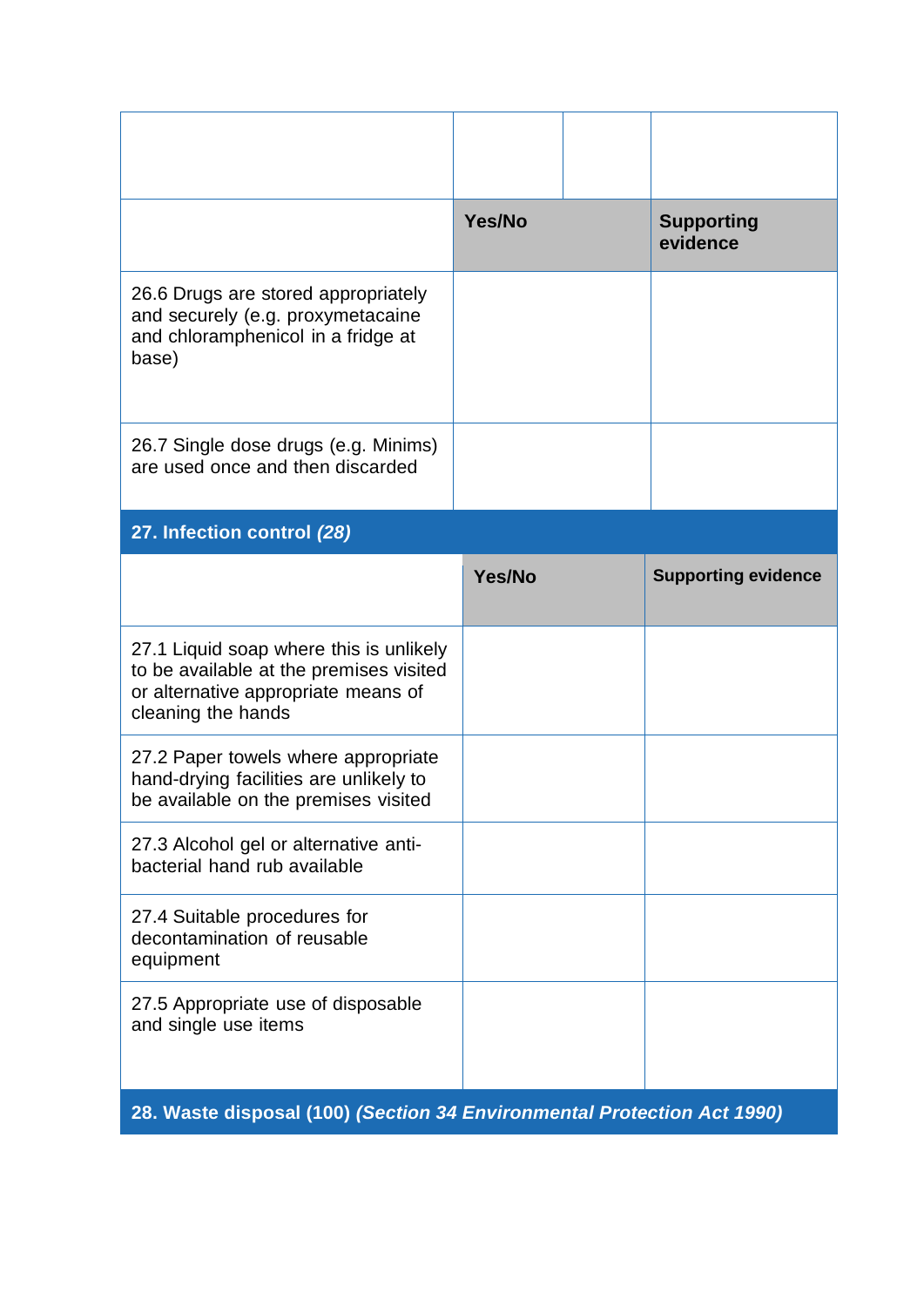|                                                                                                                                             | Yes/No | <b>Supporting</b><br>evidence |
|---------------------------------------------------------------------------------------------------------------------------------------------|--------|-------------------------------|
| 28.1 Contractor aware of duty of care<br>to appropriately dispose of waste                                                                  |        |                               |
| 28.2 Contract in place for disposal of<br>pharmaceutical waste                                                                              |        |                               |
| 28.3 Records relating to medicines<br>disposal kept for correct time period<br>(transfer notes two years,<br>consignment notes three years) |        |                               |
| 28.4 Is the Contractor registered as a<br>waste carrier. You can register at<br>www.wastecarriersregistration.service.<br>gov.uk            |        |                               |